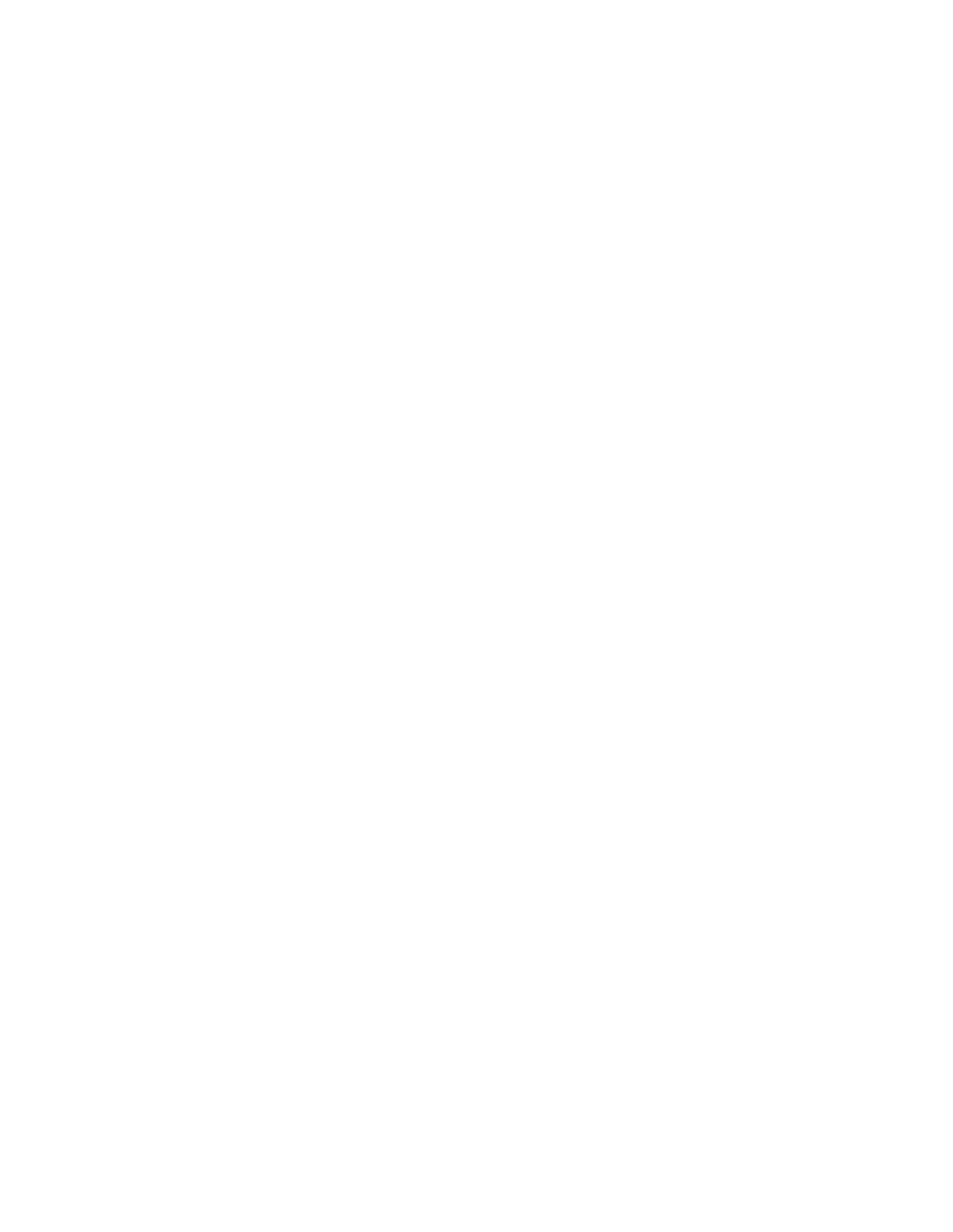## **TABLE OF CONTENTS**

| WORKPLACE HEALTH, SAFETY AND COMPENSATION COMMISSION  10 |  |
|----------------------------------------------------------|--|
|                                                          |  |
|                                                          |  |
|                                                          |  |
|                                                          |  |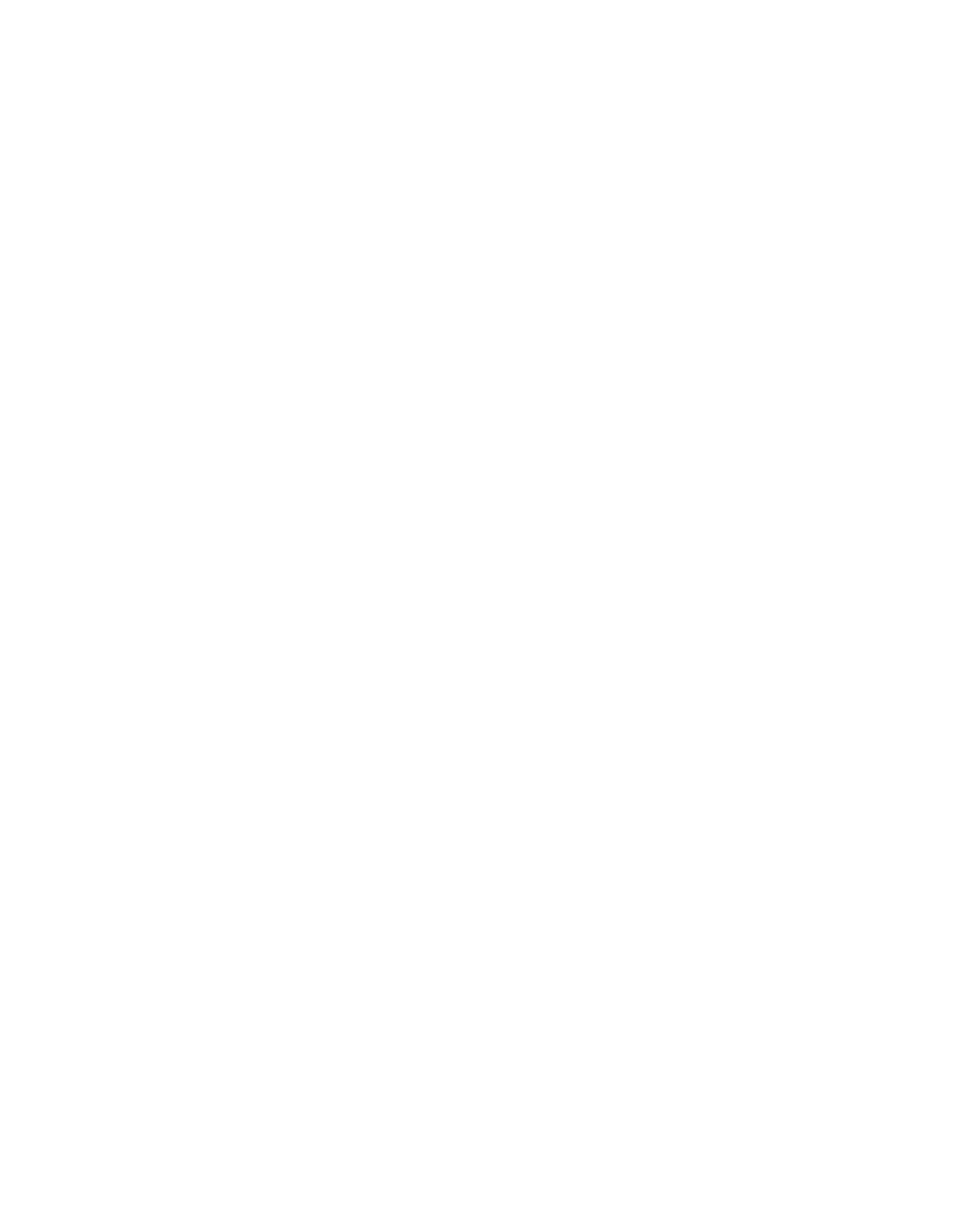## <span id="page-4-0"></span>**ACKNOWLEDGEMENTS**

The Department of Education expresses its sincere appreciation to members of the Advisory Committee for their expertise and insights in developing this document.

Career Exploration 110 and Cooperative Education 120 Guidelines and Procedures Development Advisory Committee:

| District 8              |
|-------------------------|
| District 17             |
| District 6              |
| District 18             |
| Department of Education |
| Department of Education |
|                         |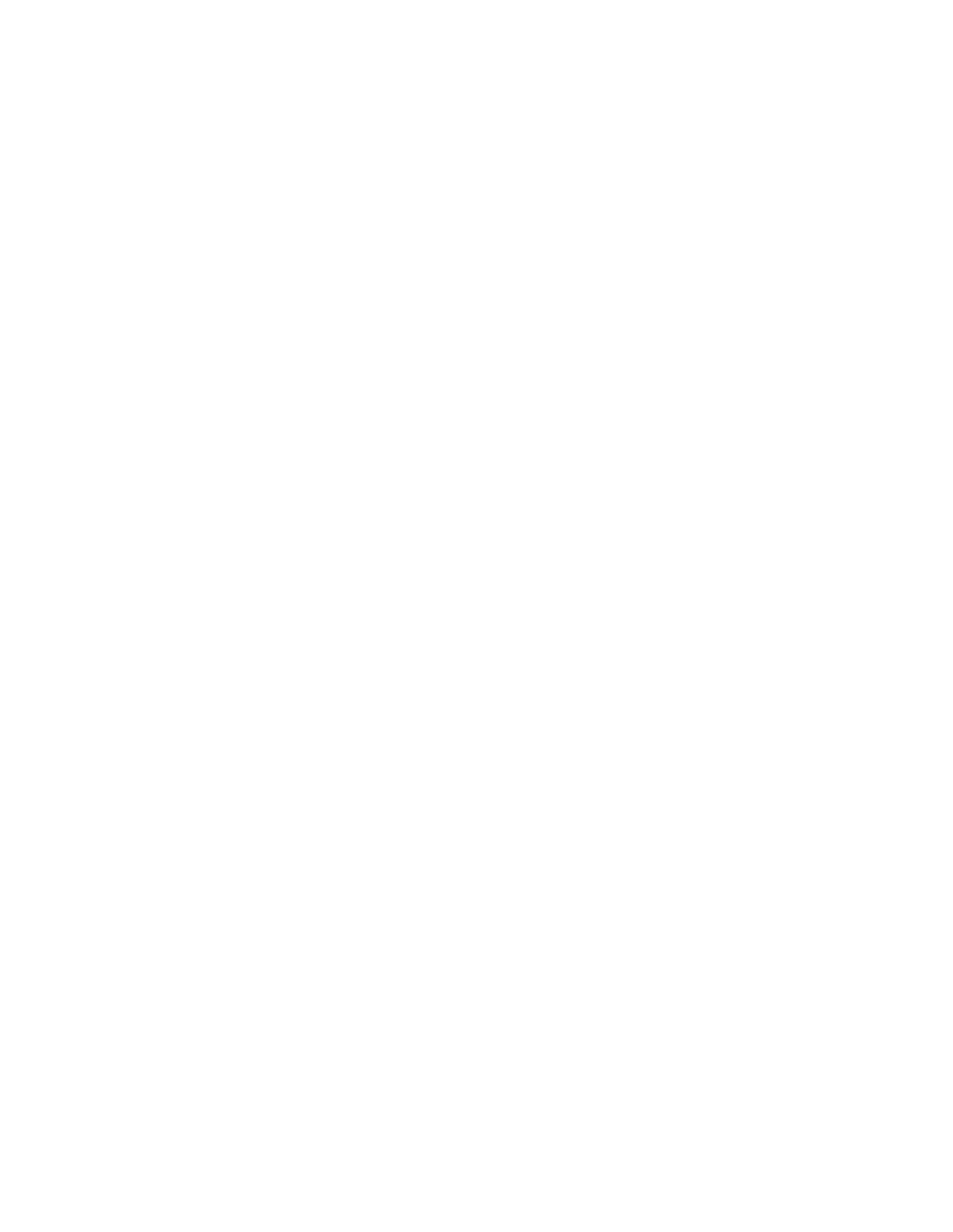## <span id="page-6-0"></span>**INTRODUCTION**

Career Exploration 110 and Cooperative Education 120 integrate classroom learning with actual work place experiences. These courses, delivered under Department of Education guidelines, place students at worksites where they are provided with challenging responsibilities and learn by doing. In this way learning and experience are combined in an educationally beneficial way.

Career Exploration 110 and Cooperative Education 120 require a partnership among education, business, industry and labour that usually involves students, teachers, parents, employers, and employee supervisors. Joint planning by these individuals is required to ensure a systematic progression for career exploration, career planning, and experiential learning.

Students are selected through an interviewing process conducted by classroom teachers, guidance counsellors and/or administrators. Prior to their placement in the workplace, they engage in a pre-placement classroom curriculum.

Career Exploration 110 and Cooperative Education 120 teachers monitor and evaluate their students' out-ofschool activities. As well, students share and analyze their work experiences with their teachers and peers in structured classroom activities.

Career Exploration 110 and Cooperative Education 120 are designed to meet the needs of all students. Students bound for post secondary education or entering the workplace are provided with the opportunity to develop knowledge, skills, and attitudes essential in today's society. Career Exploration 110 and Cooperative Education 120 can maximize students' growth and development and can provide students with an organized, sequential program of studies that compliments career development needs.

**Career Exploration 110** is an experiential course that offers a sequence of activities aimed at furthering the career skill development of youth in grades 11/12. Students explore personal characteristics, assess various career options, have the opportunity to engage in two unique work placements and learn about themselves and about the world of work.

**Cooperative Education 120** is an experiential course that offers youth in grades 11/12 the opportunity to engage in a work placement in a chosen area of career interest. A detailed workplace skills learning plan is developed to support a focused learning experience in the workplace.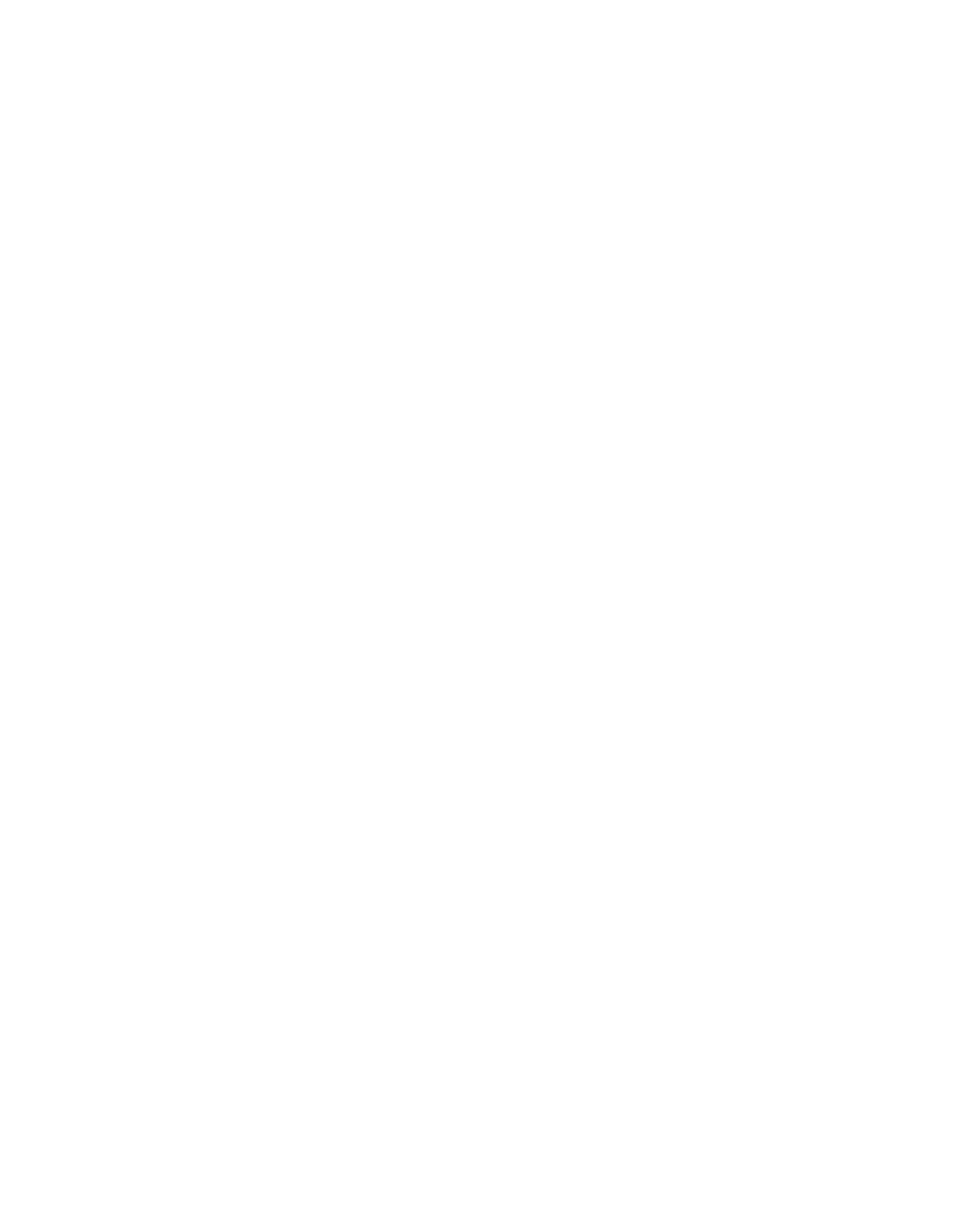## <span id="page-8-0"></span>**PROGRAM COMPONENTS AND PROCEDURES**

## **RESPONSIBILITIES**

Career Explorations 110 and Cooperative Education 120 involve a partnership that has responsibilities that rest with District staff, school staff and employers.

School/District staff are responsible for the following:

- planning the program
- selecting students
- submitting the work placement agreement
- preparing students for placement with an employer
- organizing and administrating the program
- consulting with the employer to clarify students'/employers' workplace expectations
- helping students arrange transportation to and from the workplace
- monitoring students' performance at the worksite
- organizing public relations activities

Employers are responsible for the following:

- providing student interview opportunities
- teaching safety practices specific to the workplace
- providing a variety of work experiences that focus on student learning
- helping design student workplace learning plans
- consulting with the teacher to clarify employer/student workplace expectations
- sharing expertise with the student
- directing and guiding student learning through on-site supervision
- assessing student progress jointly with teachers

Employers and supervisors must be informed of the expectations and responsibilities of this partnership prior to student placement.

## **PRE-PLACEMENT PLANNING**

Prior to a student's placement, the following should be assessed: the employer's and supervisor's attitudes towards student placements, the range and scope of the experiences available, the equipment and facilities in the workplace, the safety of the placement and the current employment practices of the organization involved.

The out-of-school component should allow all students: to acquire workplace knowledge, skills, and attitudes, to appreciate the importance of lifelong learning and to gain self-confidence and maturity in an adult environment. Care must be taken to provide a suitable environment in which this can happen. For this reason the placement site will normally be outside the student's home school and, in most cases, in a new environment in which the student has not experienced previous training or part-time work.

Full advantage should be taken of the resources available in the community. Experiential learning experiences that involve placements in the home school: store, dramatic presentations, student council,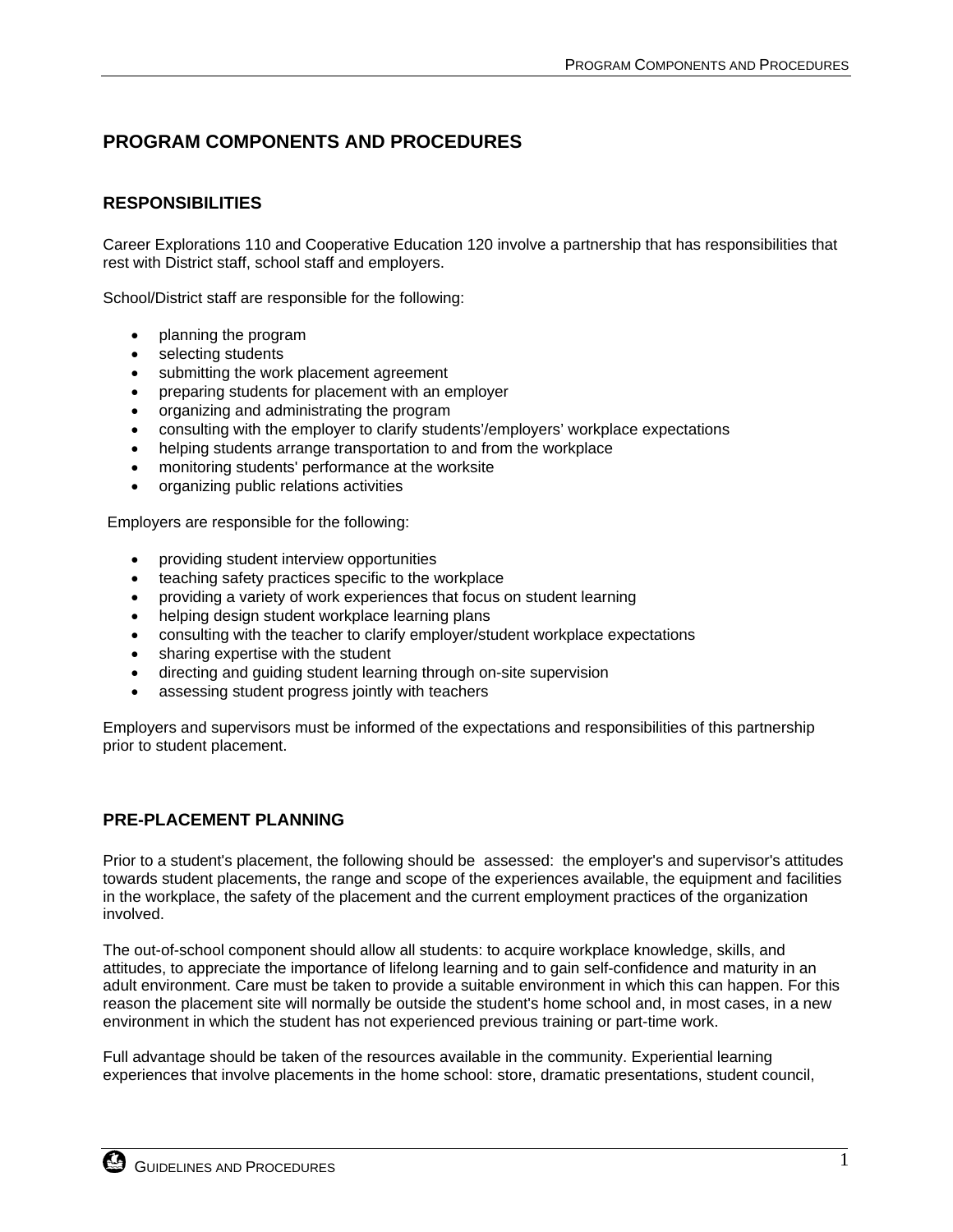<span id="page-9-0"></span>athletic team, yearbook, office, or similar activities are not considered normal placements and should be discussed to ensure student success.

There may be situations in which the home school provides experiences that cannot be duplicated anywhere else in the immediate community. For example, it may be necessary to place students in the home school to meet the needs of the individual student. In these special situations where it is necessary to place a student in the home school, the teacher should not assume the role of the employer supervisor. Such placements should be arranged in consultation with appropriate school personnel.

Certain circumstances may face some students. Those students may be given approval for placement in a company where they currently have a salaried job provided that there is a clear distinction between the tasks associated with the learning objectives articulated in the Career Exploration 110 or Co-operative Education 120 curriculum guide and the duties of the paid position.

It is likely that a number of students might be placed in a variety of different departments in a large company or organization. Every effort should be made to ensure that the quality of learning, skills, development and growth in maturity of the student are not impeded by the overloading of students at a single worksite. Quality placements and maximum learning opportunities tend to exist where no more than one student is placed with one supervisor at any one time.

Workplace experiential learning will provide students with sufficient time and opportunity for skill development, career decision making, and personal growth. This out-of school time should be planned in at least half-day segments whenever possible. The factors affecting this decision should include the: variety of worksites available, breadth and depth of experience, and time required for students to meet the curriculum outcomes specific to the course and students' needs.

Cooperative Education 120 students are placed at a single worksite and Career Exploration 110 students are placed at two different worksites through the course of the semester.

Under some circumstances, and through consultation with the student, employer and parent, the number of work placements may vary from the above norm.

## **MONITORING**

Monitoring involves observations of the student at the worksite and discussions with the supervisor and student. This is supported by detailed, anecdotal and dated records of monitoring activities which are kept as part of the students' record. Career exploration and cooperative education teachers must visit students at the worksite at least once during the first three weeks of the placement and monthly thereafter. It may be necessary to monitor some students more frequently because of their specific needs or because of the nature of the particular workplace.

The monitoring record should include information on the student's progress, observations of the student's interaction with co-workers, their attendance record, and comments made by both the student and the supervisor.

Teachers may use other methods of communication (telephone, e-mail, etc.) to correspond with the employer and students. The ongoing development of a supportive relationship between the teacher and the student will greatly increase the credibility of the programs.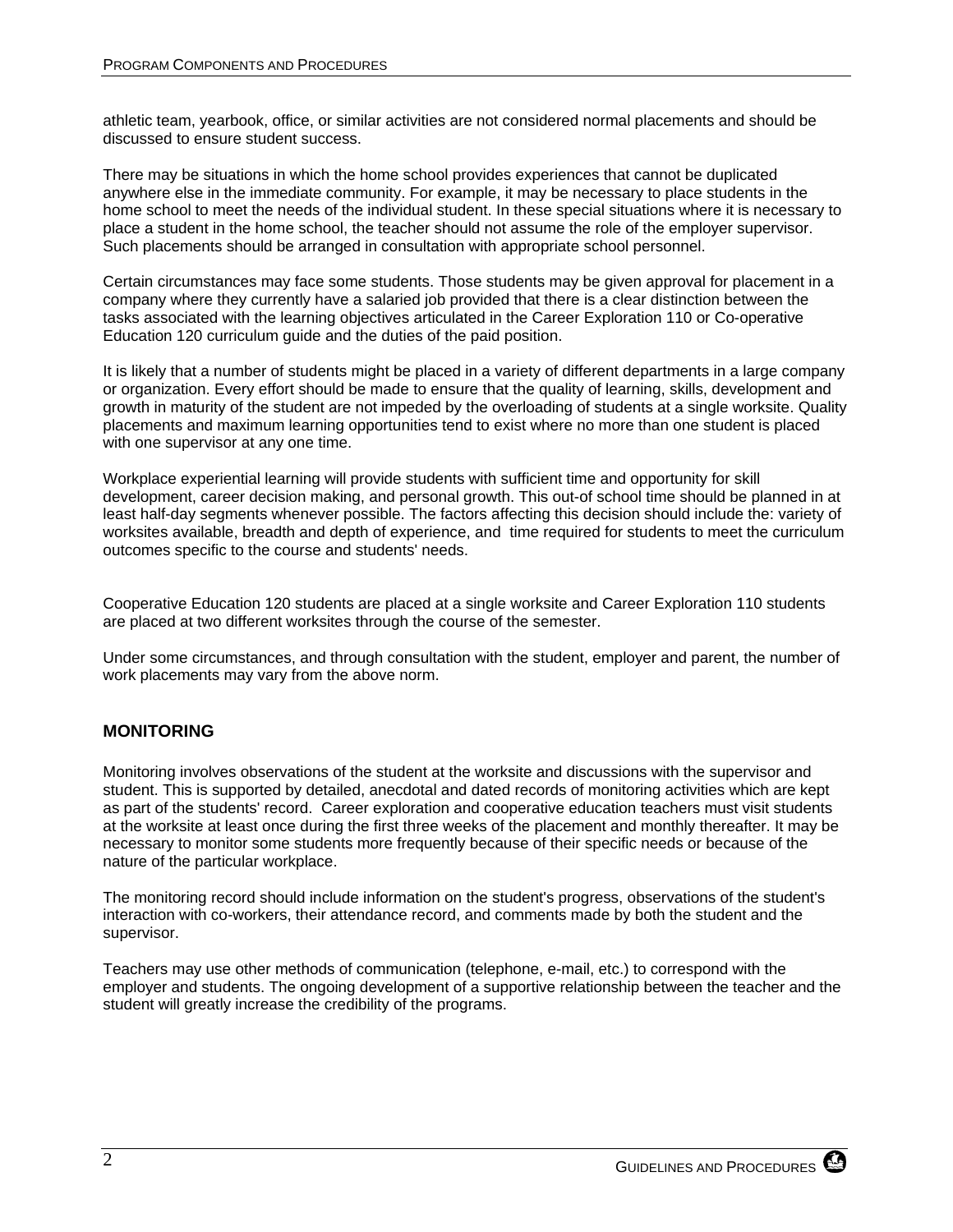## <span id="page-10-0"></span>**REFLECTIVE LEARNING**

The reflective learning portion of the in-school component involves sessions with students that are held at various times throughout the course and following the placement. It is essential that time be provided for regular reflective learning activities. The chart on page ??? designates time required for reflective learning.

Employers should be informed well in advance of the times of such reflective learning sessions.

## **STUDENT RECORDS**

Schools are required to maintain records for each student in Cooperative Education 120 and Career Exploration 110. The following records shall be maintained:

- \* the work placement agreement
- \* the number of hours and times that the student will be at the worksite
- \* Cooperative Education 120 student's workplace learning plan
- \* the dated, anecdotal records of monitoring activities
- \* the performance appraisals or evaluation forms
- \* the weekly logs or records of activities
- \* a union memorandum of agreement where applicable

## **STUDENT ASSESSMENT**

Student assessment practices must comply with the school's existing policy for evaluation, including requirements regarding methods and frequency. Students must be informed of assessment practices.

The student's performance at the worksite must be evaluated by the on-site supervisor in conjunction with the teacher. Teachers should keep in mind the objectives of the course and the employer feedback when evaluating a student's overall performance. Both formative and summative techniques should be used and opportunities should be provided on the appraisal form for students to comment on their personal and skill development. Teachers should encourage employers to discuss their evaluation with students.

**In all cases, it is the teacher who is responsible for the student's final mark.** 

#### **INTERVIEWING STUDENT APPLICANTS**

Interviewing procedures are critical to the appropriate matching of students to placements. These procedures must be adhered to even when a school has sufficient employers to accommodate all of its students. Each school must establish procedures to determine whether individual students applying for an out-of-school placement have the necessary interests, skills and maturity to meet with success in the workplace. A structured interview between the teacher and each potential student is essential and must be conducted prior to the start of a course, usually one semester in advance. Close liaison must also be maintained with the guidance department, the school administration, and parents to ensure that students have considered educational or career goals.

## **PRE PLACEMENT INSTRUCTION**

Classroom instruction shall include resume writing, interview skills, information related to health and safety, employer and employee rights and responsibilities, confidentiality, ethics, and school and workplace expectations.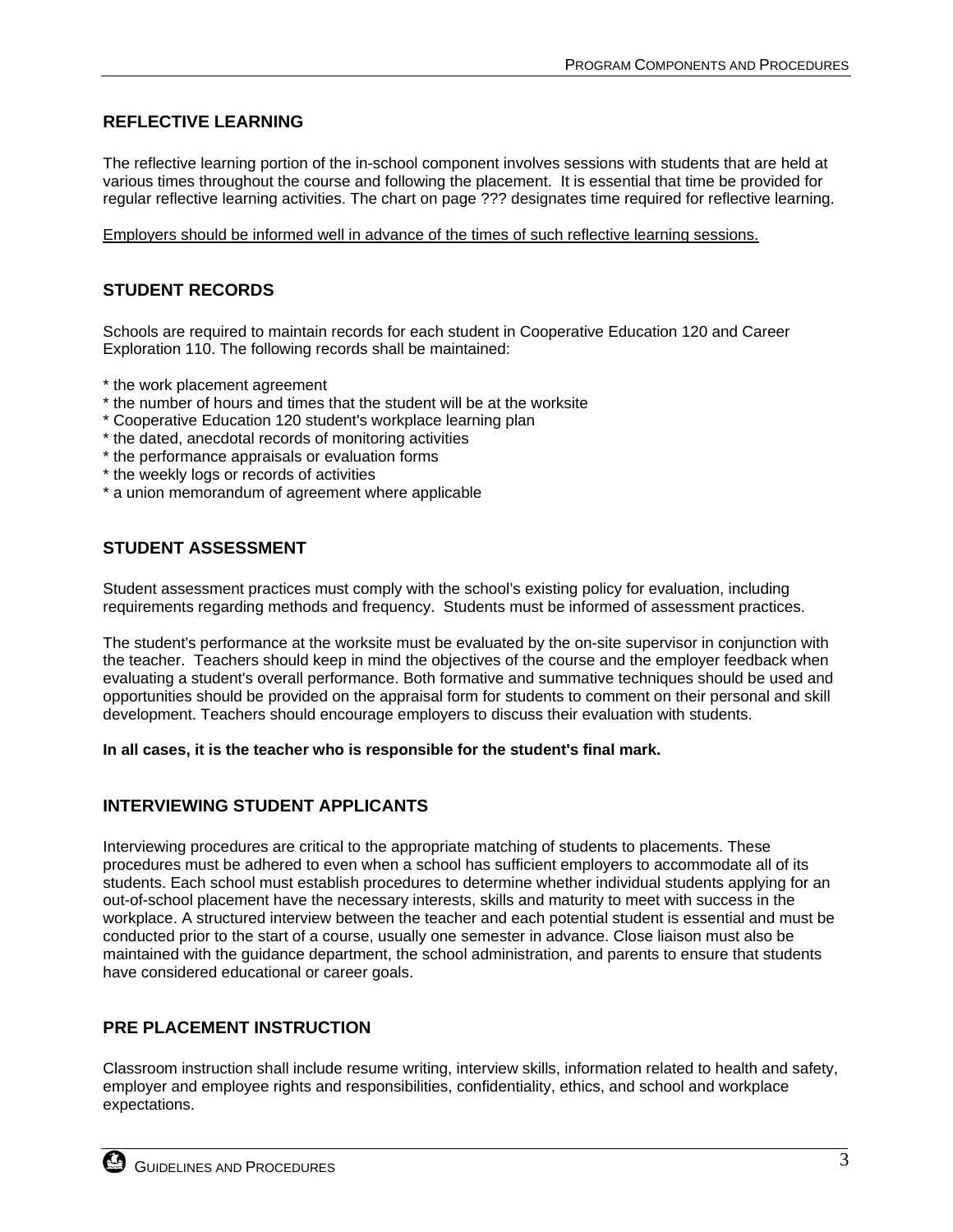At the end of the pre-employment component, students must be provided with the opportunity to apply their knowledge, skills, and attitudes in structured interviews with their prospective employers. Employers should be asked to provide students with written or oral feedback after the interview as part of the learning experience.

Interviews provide the employer and the student with an appropriate forum for initiating a successful experience. If unsuccessful in the initial interview(s), a student should be provided with feedback, further training, and additional interview experiences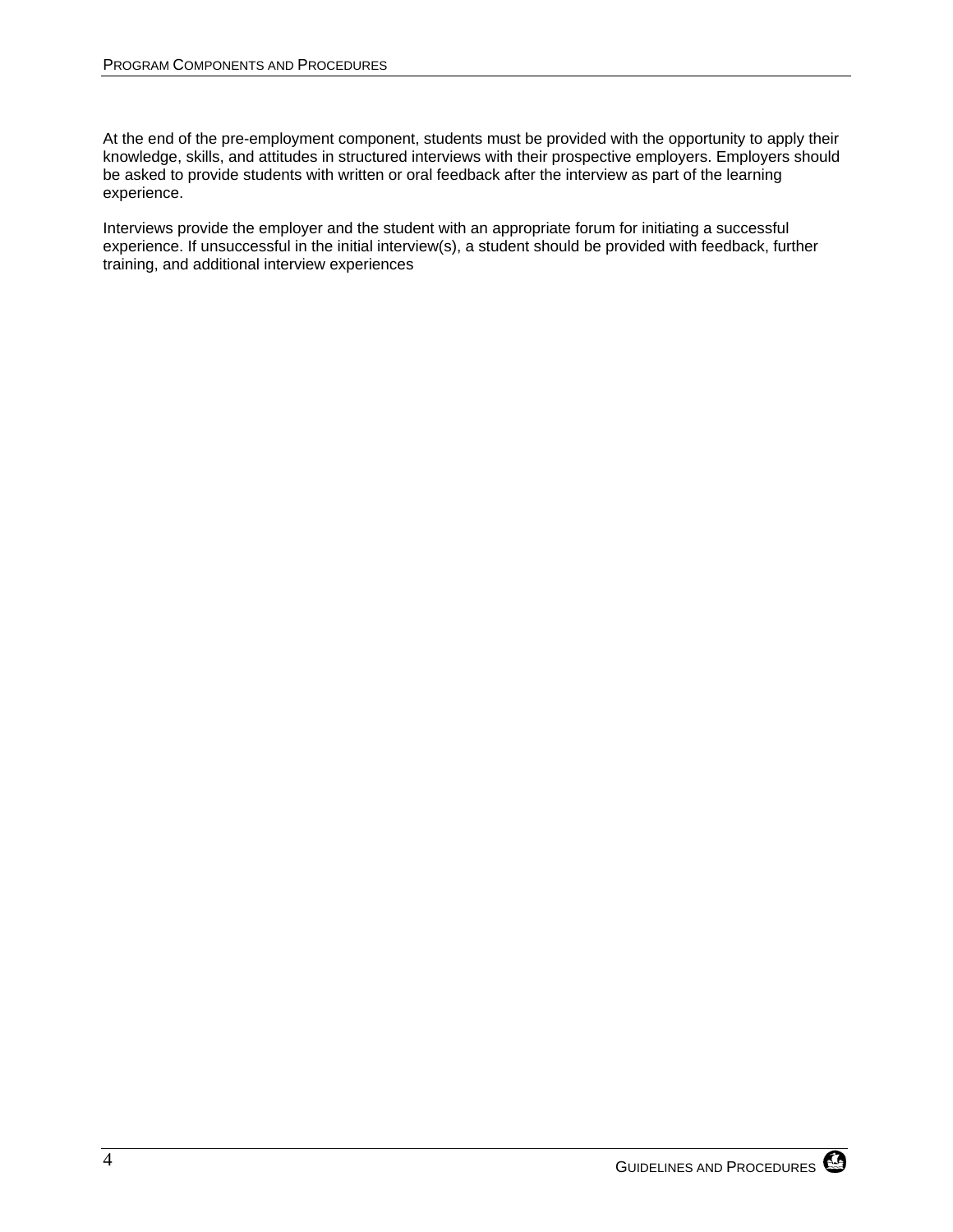## <span id="page-12-0"></span>**PLANNING STUDENT PLACEMENTS IN COMPULSORY TRADES**

In New Brunswick nine occupations are designated compulsory under the **Apprenticeship and Occupational Certification Act**. To work in these occupations, one must be either a certified journeyperson or be a registered apprentice.

- Automotive Service Technician
- Automotive Service Technician (Steering, Suspension and Brakes)
- Automotive Service Technician (Electrical and Fuel)
- Automotive Service Technician (Transmission)
- **Bricklayer**
- Construction Electrician
- Plumber
- Refrigeration and Air Condition Technician
- Sprinkler System Installer

If a student is to be placed with an employer in a compulsory occupation, the student will require a preapprentice card from the Regional Apprenticeship Office Staff. They will be required to carry this card with them at all times while on the job site.

In order for Apprenticeship and Certification to issue a pre-apprentice card, a list of students, with the following information, must be provided to the appropriate Regional Manager (listed below) at least 10 days before the experiential work placement is to begin:

- Full legal name of the student
- **Address**
- Social Insurance Number (or Medicare Number if SIN not available)
- Date of birth
- Occupation in which the student will be doing their work placement
- Employer's name and coordinates with whom each student will be doing their work placement
- Date and duration of the work placement

The name and phone number of the person responsible for the program either at the School District level or at the school level, with whom the Regional Apprenticeship Staff can communicate must also be provided.

The Regional Apprenticeship Staff will provide the pre-apprentice cards for all students who are doing a work placement in a compulsory occupation along with a letter from the Director of Apprenticeship and Certification. The student must present this letter to their employer on the first day of work.

#### **Responsibilities of District Program Coordinator or School Based Staff**

- Provide the Apprenticeship Regional Managers with the above listed information at least 10 days before the work placement begins.
- Ensure students get their card and letter before they leave for their work placement
- Collect pre-apprentice cards and return to the Apprenticeship Regional Manager upon completion of the work placement.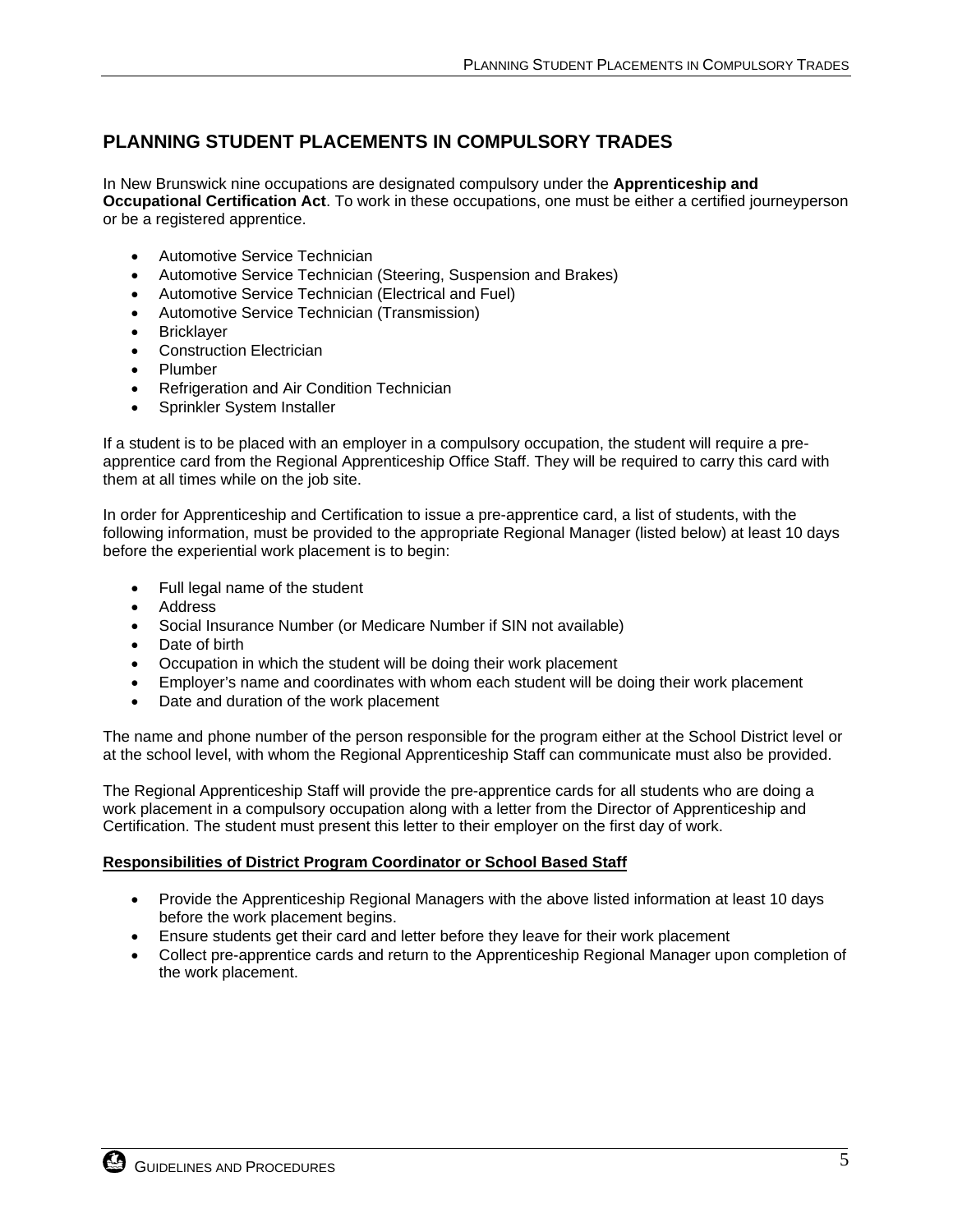## <span id="page-13-0"></span>**COURSE COMPONENT DELIVERY TIME FRAME**

Career Exploration 110 and Cooperative Education 120 consist of in-school and out-of-school components. The in-school component consists of pre-placement instruction and reflective learning sessions. The out-ofschool component occurs at a worksite. All students must complete the prescribed pre-placement component prior to beginning their work placement.

The time allotted for each component is outlined below:

#### **Co-operative Education 120 (minimum hours)**

| <b>Course</b>     | In-School                                |                               |                       |              |  |
|-------------------|------------------------------------------|-------------------------------|-----------------------|--------------|--|
| <b>Components</b> | <b>Pre-Placement</b><br><b>Component</b> | <b>Reflective</b><br>Learning | <b>Work Placement</b> | <b>Total</b> |  |
| Two-Credit        | 34 hours                                 | 10 hours                      | $125+$ hours          | 169          |  |
| Three-Credit      | 36 hours                                 | 15 hours                      | $195+$ hours          | 246          |  |

#### **Career Exploration 110 (minimum hours)**

| <b>Course</b>       | In-School            |                  |                   | <b>Work</b>      |              |
|---------------------|----------------------|------------------|-------------------|------------------|--------------|
| <b>Components</b>   | <b>Pre-Placement</b> | <b>In-Class</b>  | <b>Reflective</b> | <b>Placement</b> | <b>Total</b> |
|                     | <b>Component</b>     | <b>Component</b> | Learning          |                  |              |
| Two-Credit          | 40 hours             | 15-20 hours      | 5-10 hours        | 95 hours         | 165          |
| <b>Three-Credit</b> | 60 hours             | 25-30 hours      | 9-15 hours        | 145 hours        | 249          |

#### **COOPERATIVE EDUCATION 120 WORKPLACE LEARNING PLANS**

Every Cooperative Education student must have a workplace learning plan that identifies the work skills and learning objectives to be pursued at the worksite. The plan should reflect the student's academic background and the difficulty and scope of the tasks assigned

A workplace learning plan must include the following;

- the educational outcomes of the cooperative placement
- the evaluation practices that will be followed
- the tasks to be completed and the suggested time allotments

The student, the worksite supervisor, the monitoring teacher must all have copies of students' workplace learning plans.

A copy of the student workplace learning plan shall be retained in the school and shall be available at the school for parents to examine.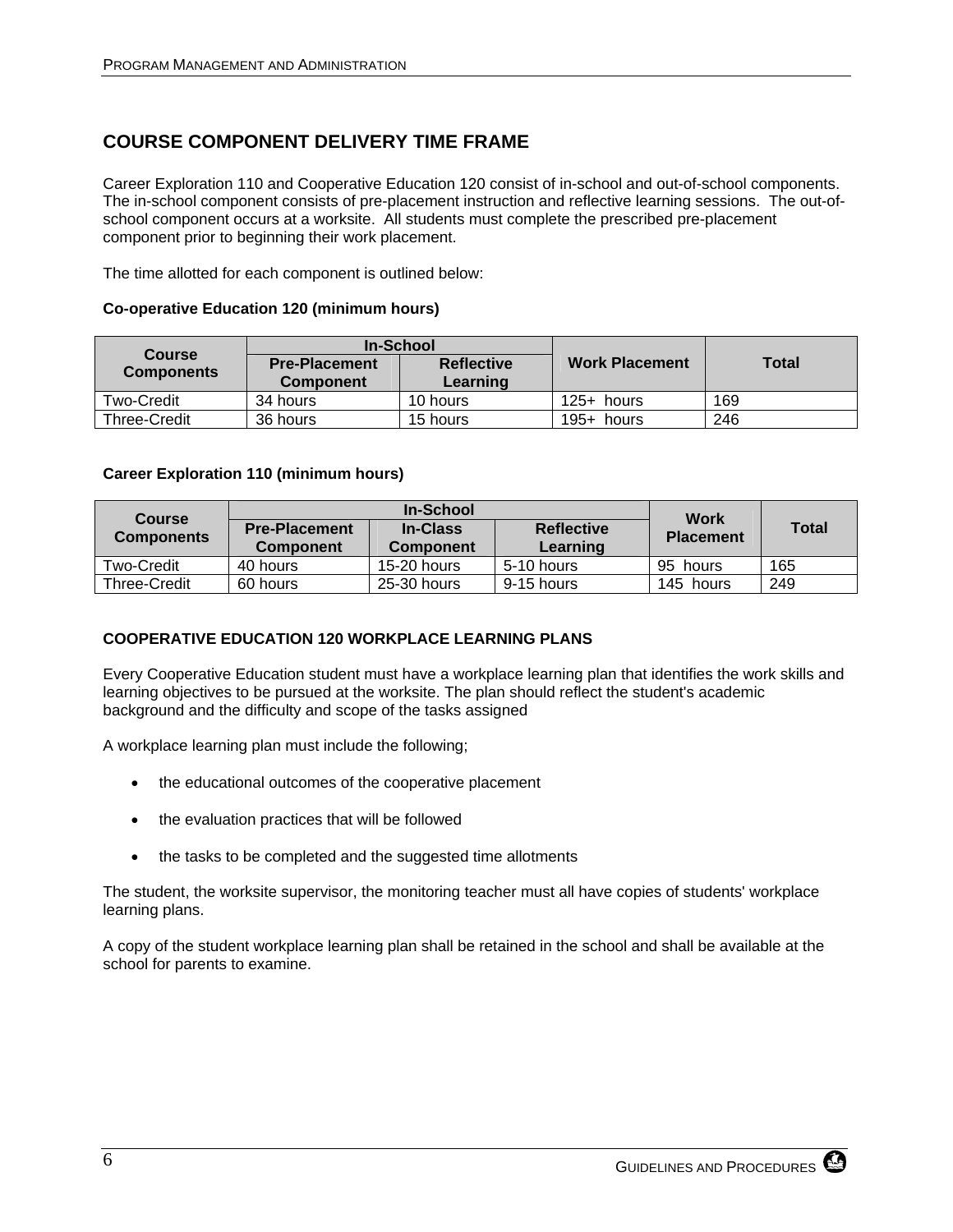## <span id="page-14-0"></span>**PROGRAM MANAGEMENT AND ADMINISTRATION**

#### **NUMBER OF HOURS**

The total number of hours required for Co-operative Education 120 course credit(s) and Career Exploration 110 course credits must be the same as for any course credit(s) delivered entirely in school.

Students must complete the full term outlined in their work placement agreement. The completion date of this agreement should coincide with the completion date of other school courses.

#### **ATTENDANCE**

Attendance is a critical component of both Career Exploration 110 and Cooperative Education 120. An attendance policy statement for students in these courses should be developed that includes both the inschool and out-of-school components. This must be communicated to all concerned.

#### **AWARDING OF CREDIT**

Cooperative Education 120 and Career Exploration 110 may be offered as two-credit (two class periods) or three-credit (three class periods) courses as determined by school scheduling and local circumstance. In most instances, a student will not elect more than one Cooperative Education 120 and/or Career Exploration 110 course. Under special circumstances, and in consultation with school personnel and the student's parents/guardians, a student's personal learning and transition plan may be enhanced with participation in a second Cooperative Education 120 and/or Career Exploration 110 experience. In such cases, the credits obtained for the successful completion of each of these offerings will be granted for graduation purposes.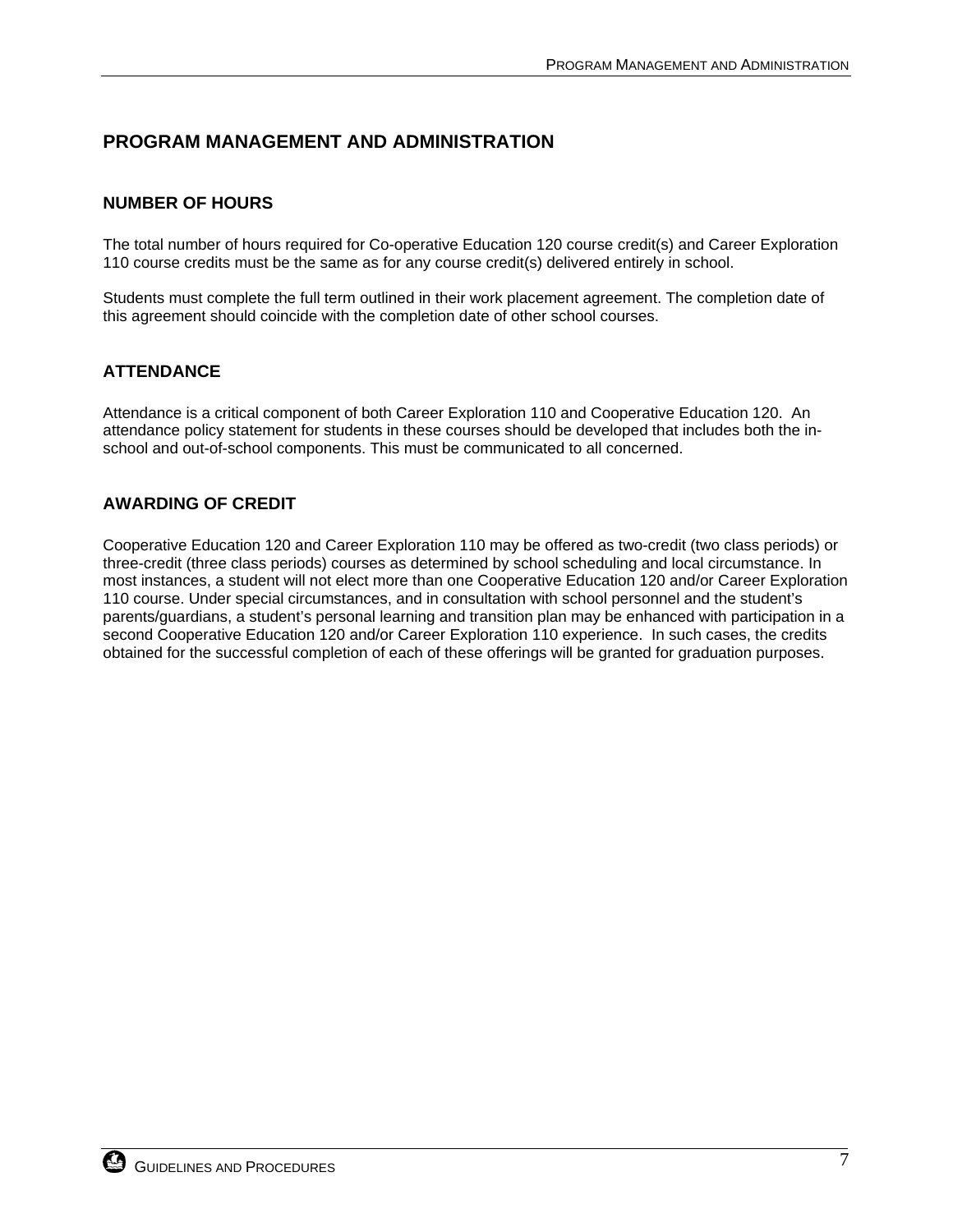<span id="page-15-0"></span>The following course codes are to be used for Cooperative Education 120 and Career Exploration 110:

| Win school Code | Course Name                        | Data Entry Name      |
|-----------------|------------------------------------|----------------------|
| 1045040         | Cooperative Education (1cr) 120    | Coop Ed (1cr) 120    |
| 1045140         | Cooperative Education (2cr) 120    | Coop Ed (2cr) 120    |
| 1045240         | Cooperative Education (3cr) 120    | Coop Ed (3cr) 120    |
| 1045340         | Cooperative Education (2cr-II) 120 | Coop Ed (2cr-II) 120 |
| 1045440         | Cooperative Education (3cr-II) 120 | Coop Ed (3cr-II) 120 |
| Win school Code | Course Name                        | Data Entry Name      |
| 1045530         | Career Exploration (2cr) 110       | Car Exp (2cr) 110    |
| 1045630         | Career Exploration (3cr) 110       | Car Exp (3cr) 110    |
| 1045730         | Career Exploration (2cr-II) 110    | Car Exp (2cr-II)110  |
| 1045830         | Career Exploration (3cr-II) 110    | Car Exp (2cr-II)110  |

## **PROGRAM SUPERVISION**

Principals should be aware that Career Exploration 110 and Cooperative Education 120 make considerable demands on a teacher's time.

The delivery of high-quality experiential courses requires that a principal, in planning staffing allocations, give careful consideration to teachers' suitability and to the time required to organize, supervise, and monitor the students at the workplace.

The following is a list of the tasks required of teachers involved with Cooperative Education 120 and/or Career Exploration 110:

- the marketing of experiential education courses to students, staff, parents, and potential employers in the school and local community
- the pre-course interviewing of all students who apply
- the identification and securing of worksites
- the pre-placement curriculum component
- the development of workplace learning plans
- the regular monitoring of the student at the worksite
- the regular consultation with employers and supervisors, employees, and other teachers where appropriate
- the evaluation of student performance
- ongoing evaluation of worksites and course
- the organizing and conducting of regular reflective learning activities
- the administration and management of the day-to-day organizational details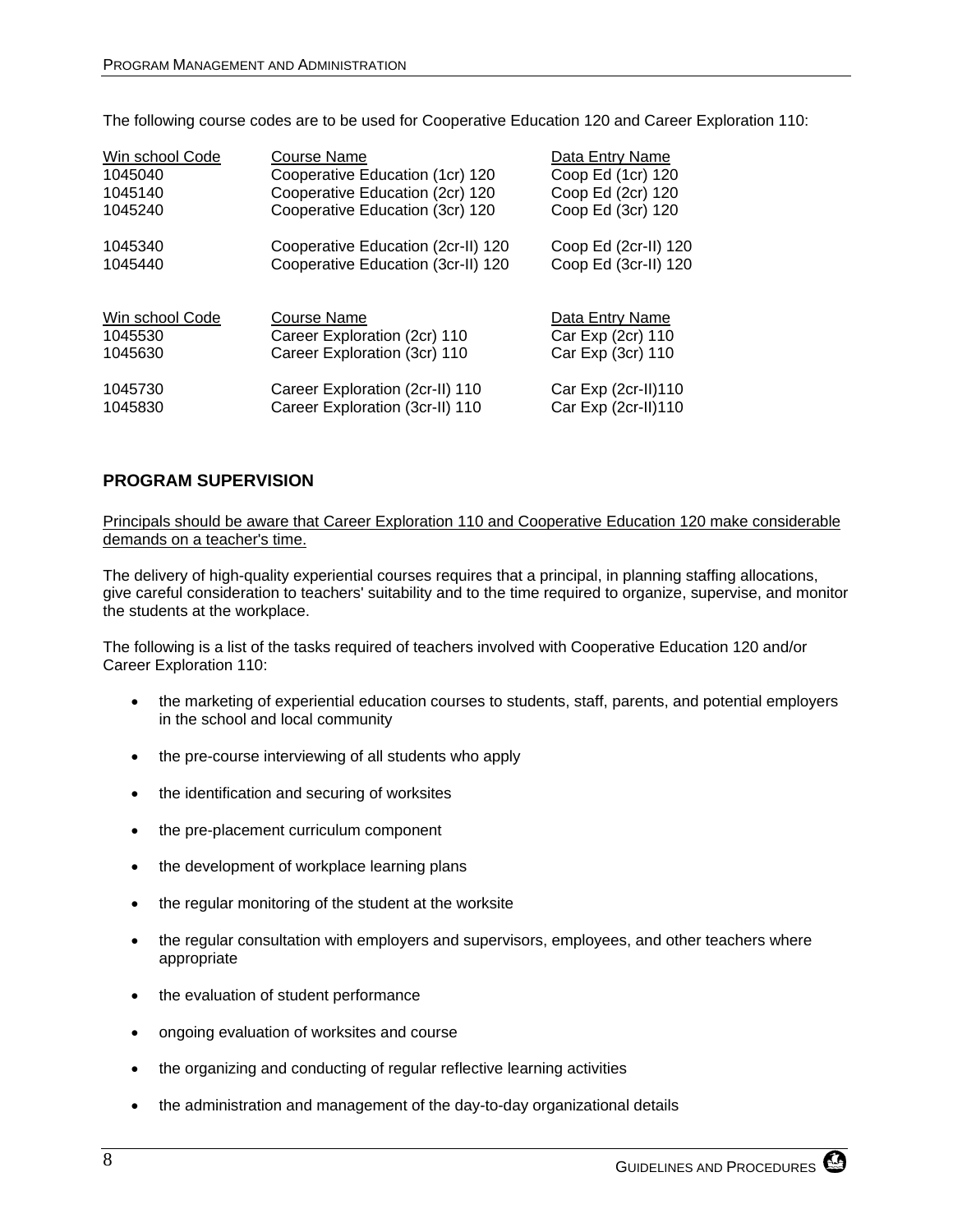<span id="page-16-0"></span>These tasks should be accommodated in the teachers' timetable and consideration should be give to the guidelines and procedures set out in this document.

Consideration should also be given to the many clerical tasks (attendance tracking, evaluating daily logs and student assignments, assisting in preparation of workplace learning plans, developing public relations material, monitoring reports, booking appointments, etc.) associated with the delivery of these courses.

## **STUDENT REMUNERATION**

It is essential that the emphasis in experiential work education programs be placed on learning and that these programs are differentiated from part-time jobs. For this reason, students may not receive hourly wages or a salary for hours spent in the out-of-school component.

Should an employer wish to hire a student outside of the pre-approved program requirements, such an arrangement must be completed by the student and the employer and shall not involve the school or the teacher and shall be subject to New Brunswick Labour Standards Legislation.

The Workers' Compensation Act coverage arranged through the Department of Education will apply only to the hours of participation in the program and does not apply when a student receives an hourly wage or a salary.

## **ADVISORY COMMITTEES**

Advisory committees can play an important role in establishing and maintaining the links between the school and the community that are required for the success of experiential work education courses. While their formation is not mandatory, it is recommended that advisory committees include community groups, parents, employers, representatives of labour, transition co-coordinators, teachers, district office staff, teachers' federation representatives, and students. Committee members could be involved both in the planning, design, and review of the out-of-school component and in the reflective learning activities. Committee members should ensure that appropriate communication is established among all parties concerned.

## **SCHOOL DISTRICTS**

Every school district may establish procedures and policies related to implementation, pre-employment inschool curriculum, placement, monitoring, reflective learning, evaluation, and other administrative tasks that are related to the efficient management of experiential work education courses. These policies and procedures must be established within the framework of this document and should reflect the specific needs and circumstances for program delivery within the school district.

In geographical areas where more than one school district is operating experiential work education programs, the districts involved should develop mechanisms that will ensure regular and consistent cooperation and communication among work education personnel. This is essential if the educational community is to present a unified message to the community.

The sharing of resources and of resource personnel between school districts is strongly encouraged to ensure the effective delivery of experiential work education programs. Every school district should also regularly communicate with other youth organizations that place students and other young adults in order to increase community support and co-operation for the expansion of out-of-school learning programs.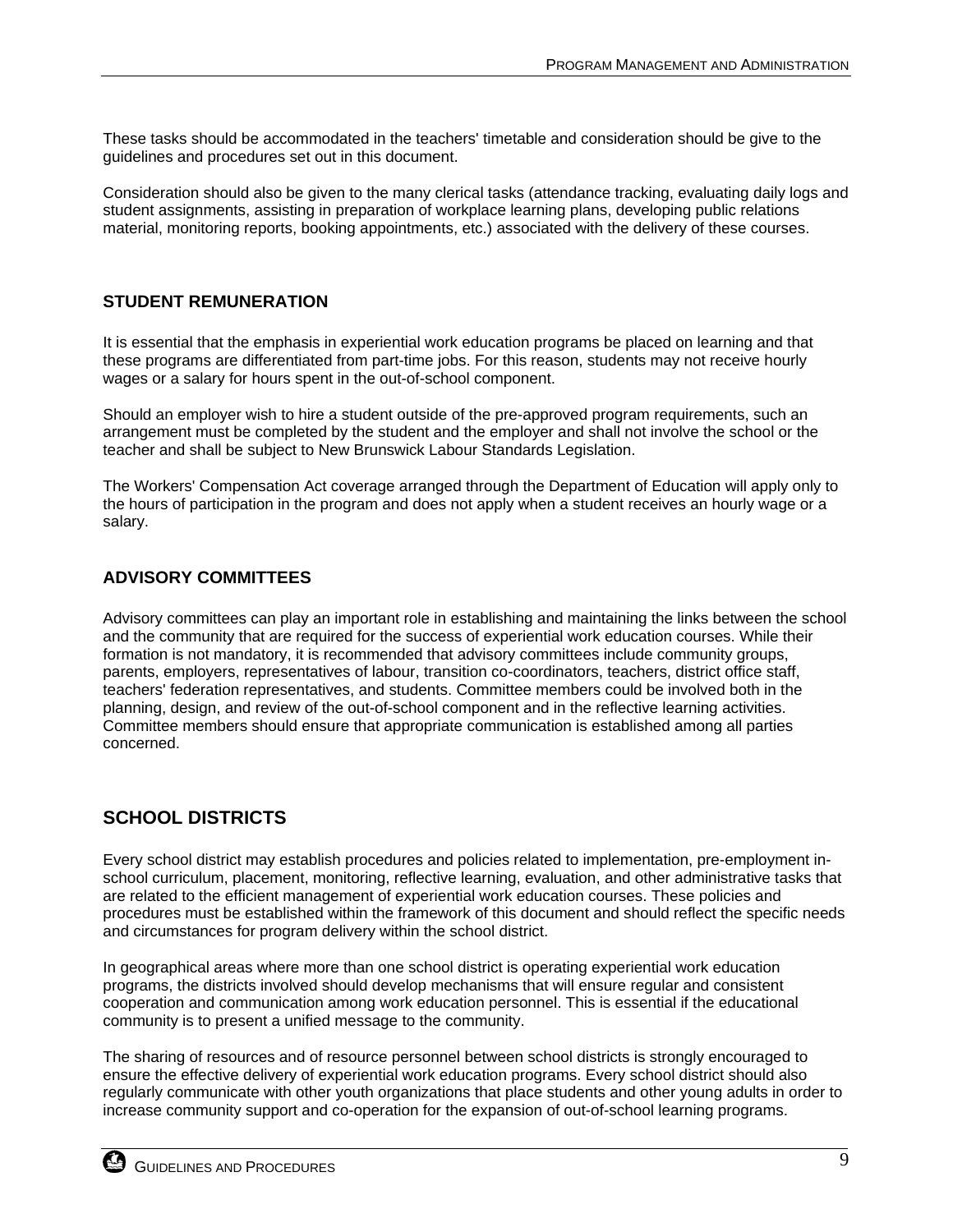## <span id="page-17-0"></span>**WORKPLACE HEALTH, SAFETY AND COMPENSATION COMMISSION**

The Workplace Health, Safety and Compensation Commission requires that all work education programs must be approved by the Department of Education. The work education program approval is obtained by completing Form WEA-86 (Application for Work Education and Worker's Compensation Coverage) available from the Department of Education.

As per section 1 of the Workers' Compensation Act the definition of "learner" means any person who, although not under contract of service or apprenticeship, becomes subject to the hazards of an industry within the scope of this Act, for the purpose of undergoing training or probationary work supplied or stipulated by the employer as a preliminary to employment and includes a student attending an educational institution in the Province while participating in an approved work experience program at the place of business of an employer to whom the Act applies.

Please be advised that the students enrolled in approved Department of Education programs are covered under the Workers' Compensation Act during times that they are working in work education placements.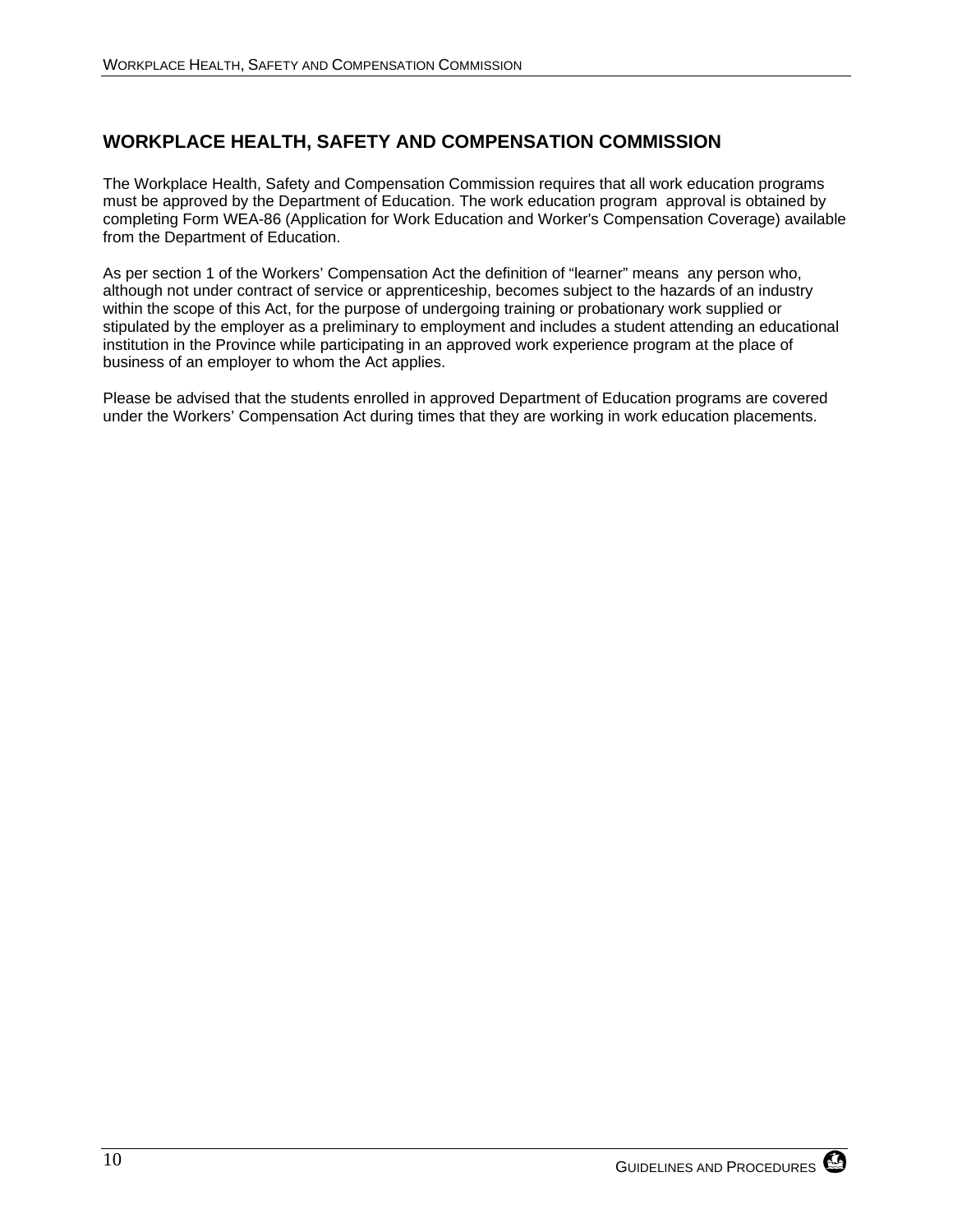# **Appendices**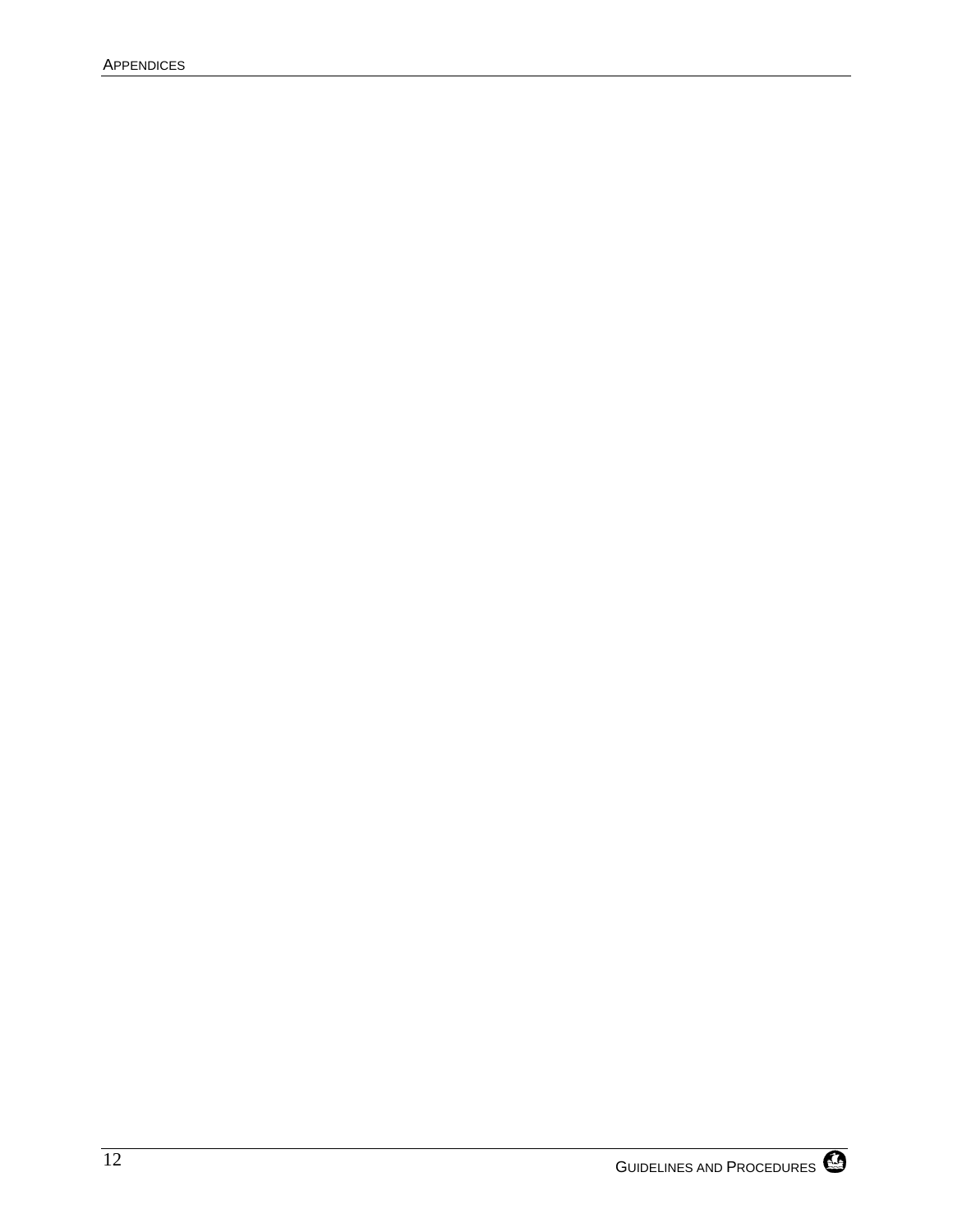# <span id="page-20-0"></span>New FBrunswick

## **APPENDIX A**

#### **Form WEA – 86**

#### **APPLICATION FOR EXPERIENTIAL LEARNING PROGRAM APPROVAL AND WORKER'S COMPENSATION REGISTRATION**

Separate Application Required Annually For Each Experiential Learning Program

| Principal __________________________                                                 |                                                                                                                                                 |
|--------------------------------------------------------------------------------------|-------------------------------------------------------------------------------------------------------------------------------------------------|
|                                                                                      |                                                                                                                                                 |
| Provincial Course Code ____________________<br>Local Option Course Code ____________ | Program Start ____________________<br>Program End ___________________<br>Duration in Weeks ________________<br>Hours Per Week__________________ |

The following criteria apply to all Experiential Learning Programs. Please verify compliance with use of a checkmark in the boxes below:

- $\Box$  It is agreed that no student participating in this program will receive wages.
- $\Box$  Written parental consent has been received for the participation of all students in the program.
- $\Box$  Written parental consent has been received for the method of student transportation to and from work sites.
- The School District has approved the method of student transportation to and from the work sites.
- $\Box$  The teacher/coordinator is familiar with the worksite and is assured that no unusual danger exits.
- $\Box$  A list of participating students is on file in both school and District Office.
- $\Box$  The school agrees to inform the work site supervisor of any tendencies or capabilities of the student that may affect his/her safety or the safety of others.
- $\Box$  The school has made provision for adequate supervision of students at the work site.
- $\Box$  It is the understanding of the school authorities that any student involved in the program will not displace a regular employee.

This application is submitted and certified correct by:

| Teacher/Coordinator                            | Principal                                                                                       | Date |
|------------------------------------------------|-------------------------------------------------------------------------------------------------|------|
| <b>DISTRICT USE ONLY</b><br>□ Project Approved | $\Box$ Project Not Approved                                                                     |      |
| Director                                       | Superintendent                                                                                  | Date |
|                                                | <b>APPLICATION SHOULD BE SUBMITTED AT LEAST</b><br><b>30 DAYS PRIOR TO PROGRAM COMMENCEMENT</b> |      |
|                                                | Revised 03/2006 Original kent on file at District Office One Copy to Dept of Education          |      |

 $2006$  Original kept on file at District Office One Copy to Dept. of Education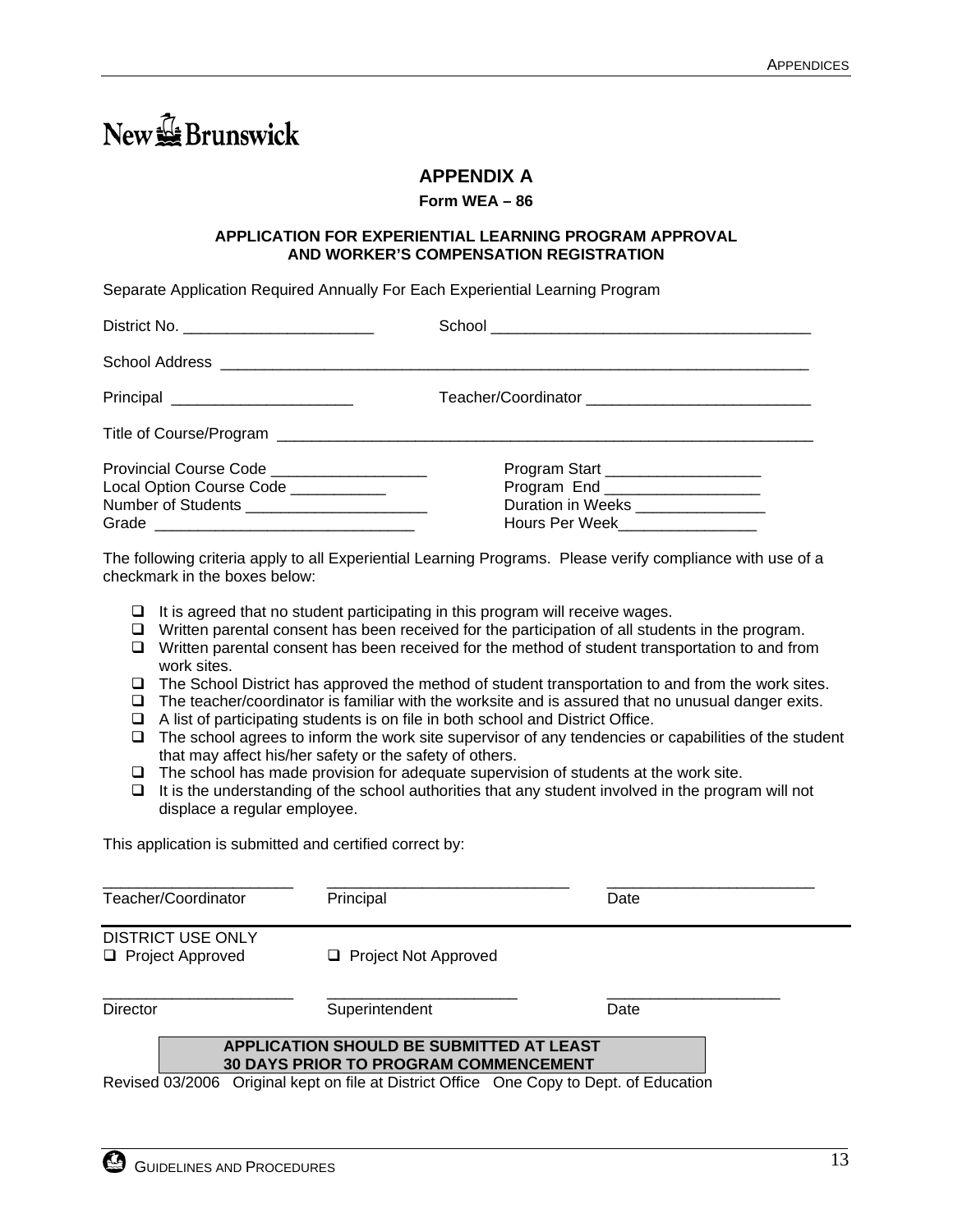## **APPENDIX B**

<span id="page-21-0"></span>The following glossary of the terms used throughout this guidelines document is provided to ensure that the terminology is interpreted consistently by all readers of the document.

Anecdotal Report. A written description of a student's behaviour and performance, based on direct observation and including the training-station supervisor's comments. This report is completed at the conclusion of each monitoring session.

. Experiential Learning. Learning acquired wholly or in part through practical experiences

Generic Training Plan. Master lists of all activities at training stations that are relevant to an in-school curriculum guideline. They are used by teachers to develop tasks and activities at a training station and to develop an individualized training plan

Home School. The school in which a student is registered.

Individualized LEARNING Plan. A descriptive outline of the objectives, learning activities, and training planned for a particular student at a specific training station. The plan must also outline the evaluation criteria to be used and indicate the credit value and code of the course.

In-school Component. The activities intended to teach preplacement orientation skills and to help students integrate their in-school and out-of-school experiences.

In-school Studies. The designated course to which the out-of-school component is related

Journals, Logs, and Observation Reports. Tools used in the reflective-Iearning process that enable students to describe and analyze experiences at the work site.

Monitoring. Observation by a teacher of the student's behaviour at the training station in order to evaluate the student's performance. It is done in consultation with both the student and the training-station supervisor.

Out-of-school Component. The time designated to the supervised experience at the training station.

Pre-employment Curriculum. students learn what will be expected of them in the preplacement interview and on the job.

Reflective Learning. All the techniques or tools used to help students relate their classroom instruction to their training-station experience, including the following: reflective discussions, debriefing, journals, work observation reports, and seminars. During regular reflective learning sessions discussion is encouraged so that students will analyze, compare, and contrast their out-of-school experiences. Students generally share their experiences in order to get a better understanding of their job environment and appropriate workrelated behaviours.

**Worksite** The business, industry, or social-service organization that participates by making one or more training stations available to students.

**Work placement Contract** A formal document agreed to and signed by the training-station supervisor, a representative of the school, and the student's parent or guardian that outlines the responsibilities of each participant of the co-operative education venture. It may take the form of a contract designed by the board and is signed prior to student placement.

**Worksite Supervisor** The person at the training station who provides direction and supervision to the student and assists in the evaluation of the student's achievement.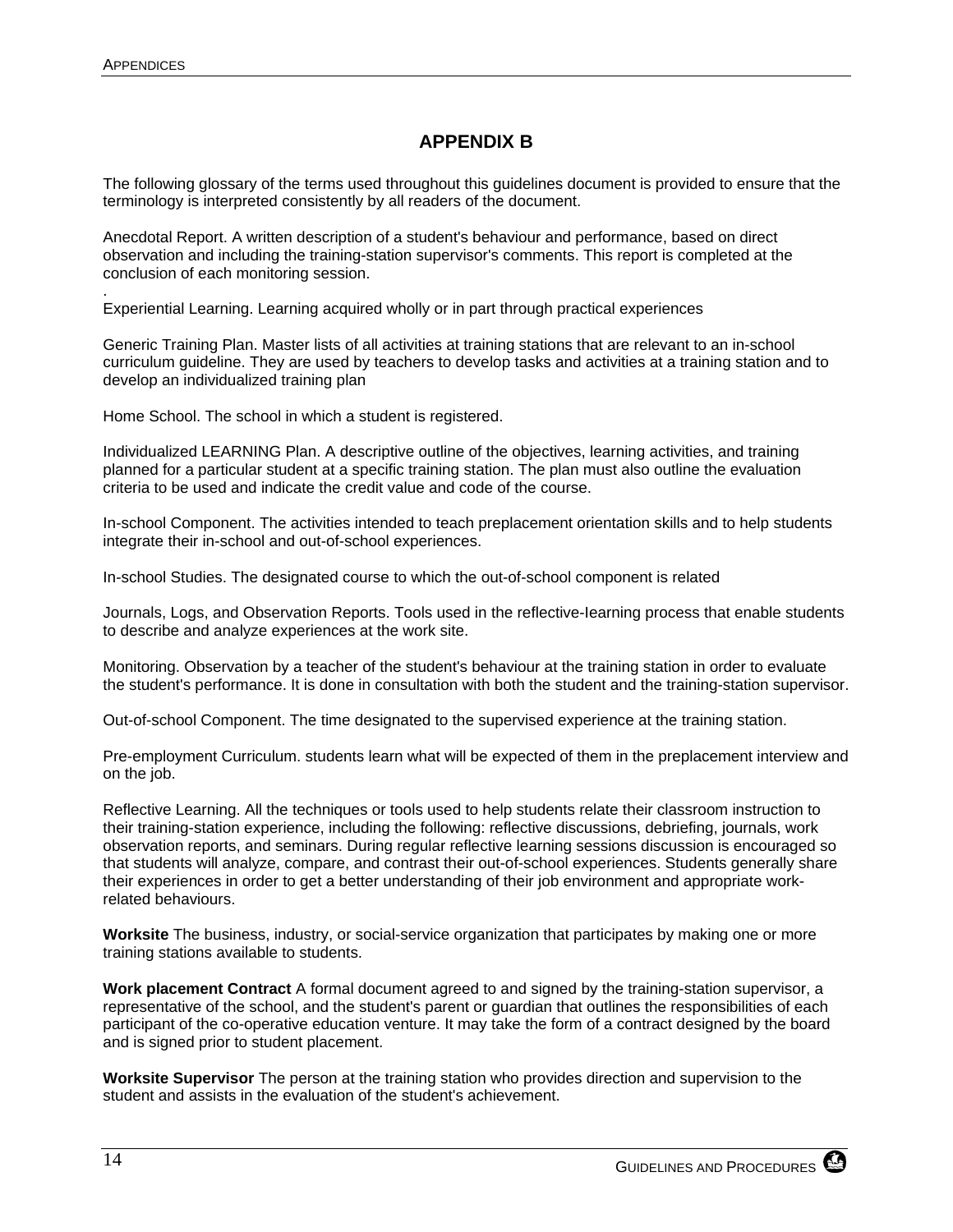## **APPENDIX C**

#### <span id="page-22-0"></span>**DEPARTMENT OF EDUCATION**

#### **POLICY 703**

Subject: Positive Learning Environment

Effective: April 1, 1999

Revised: September 1, 2001

#### **1.0 PURPOSE**

This policy provides a framework for activities of the Department of Education, school districts and schools which will create positive learning and working environments in the public education system by:

- proposing a vision which is shared by all partners in education;
- establishing a process for fostering positive learning and working environments;
- identifying best practices for discipline when a positive environment alone is not enough; and
- setting limits for behaviour and identifying the responsibilities of all partners in the school system.

#### **2.0 APPLICATION**

The behaviour standards defined in this policy and in the School Positive Learning Environment Plan apply to all participants in the public school system, on school property, on school buses and other school systemorganized transportation, at school-sponsored events, whenever the school is responsible for a pupil, whenever an individual is acting on behalf of or is representing the school and in all communications related to school events (e.g. meetings, phone calls and written correspondence between parents and staff, e-mails sent by pupils using school system resources, contacts with the public when fund-raising, out-of-school interactions based on in-school relationships, etc.).

Additional standards for the behaviour of adults who have contact with pupils in the New Brunswick public school system are defined in Policy 701.

#### **3.0 DEFINITIONS**

None

#### **4.0 LEGAL AUTHORITY**

Education Act – Section:

6(b.2) The Minister may establish provincial policies and guidelines related to public education within the scope of this Act.

#### **5.0 GOALS / PRINCIPLES**

A positive learning and working environment is one in which:

- every person is valued and all individuals, including staff1, pupils, and parents2 are treated with respect and treat others with respect;
- pupils have the right to be taught and to learn without being disrupted by others and have the responsibility not to disrupt the learning of others;
- pupils are responsible for their behaviour in accordance with their stage of development and to the extent to which their behaviour is voluntary. When disruptive behaviour is due to exceptional characteristics of a pupil and he/she is unable to control this behaviour, solutions must take the needs of the pupil and the pupil's classmates into account;
- adults and pupils in the public school system have the right to work and to learn in a safe, orderly, productive, respectful and harassment-free environment;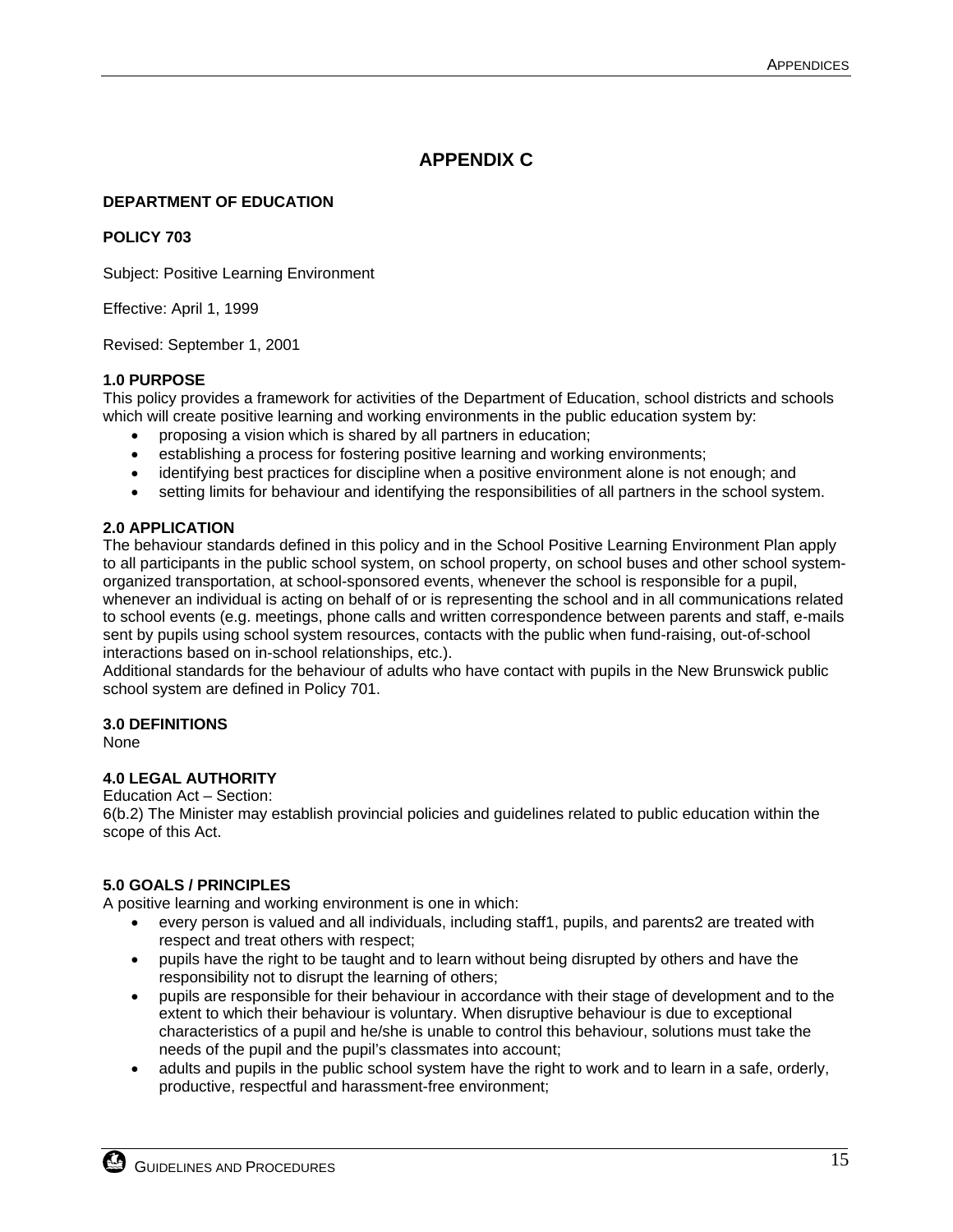- parents, pupils, staff and the community together have defined goals for the learning environment of the school, have agreed on a plan for reaching those goals and are communicating and applying the plan consistently at home, in school and in the community;
- great value is placed on effective teaching so that pupils have a sense of belonging, feel they are supported by staff in their efforts to succeed, and have a positive relationship with at least one adult in the school system;
- successes, appropriate behaviour and accomplishments are emphasized and celebrated;
- parents, staff and the community understand that social skills, self-discipline, compassion and ethics continue to be learned throughout life and each partner in education plays a role in teaching these things through instruction and by example; and
- administrators at the school, the district and the Department of Education support effective teaching and behaviour management.

#### **6.0 REQUIREMENTS / STANDARDS**

#### **PART 1: FOSTERING A POSITIVE LEARNING ENVIRONMENT**

**6.1** The School District Positive Learning Environment Plan

Superintendents will ensure the development of an overall plan of assistance for fostering positive learning environments in their districts in consultation with their District Education Councils.

- 1. Staff includes: educators, support staff, bus drivers, resource staff and volunteers.
- 2. Parents includes guardians.

#### **6.2.** The School Positive Learning Environment Plan

6.2.1 Each school community will develop a School Positive Learning Environment Plan consistent with the Education Act and this policy. Elements of the school plan which are identified as priority areas for the school will be incorporated into the School Improvement Plan. The development process will be a cooperative effort among pupils, parents, the Parent School Support Committee (PSSC), teachers, administrators, resource and support staff, bus drivers and school volunteers. The Director of Education will approve each school's School Positive Learning Environment Plan prior to implementation and every two years thereafter. The School Positive Learning Environment Plan will be reviewed with the PSSC prior to implementation and whenever it is revised. A process permitting staff, pupils, parents and volunteers to review and to modify the School Positive Learning Environment Plan should be in place.

6.2.2 Principals hold overall responsibility for their school's effectiveness in developing and implementing the School Positive Learning Environment Plan.

School district staff and Department of Education staff will provide support through: ongoing development of resource materials reflecting current research and best practices, developing provincial and local protocols for coordination of services with other departments and agencies, fostering contacts with service providers for referral and assistance at the district level, making appropriate professional development opportunities available as well as providing human and other resources and communicating with parents and the public in support of the School Positive Learning Environment Plan.

6.2.3 The School Positive Learning Environment Plan will reflect the school community's vision for the learning environment it wishes to achieve.

**6.3** The following behaviours, exhibited by any person, will not be tolerated in the New Brunswick public school system. This means intervention, as agreed upon in the School Positive Learning Environment Plan, is consistently required when these behaviours occur:

- harassment, intimidation and violence;
- discrimination based on gender, race, colour, national or ethnic origin, religion, culture, language group, sexual orientation, disability, age or grade level;
- dissemination of hate propaganda including hate literature;
- use or possession of alcohol or illegal drugs;
- possession/use/selling of illegal substances or weapons;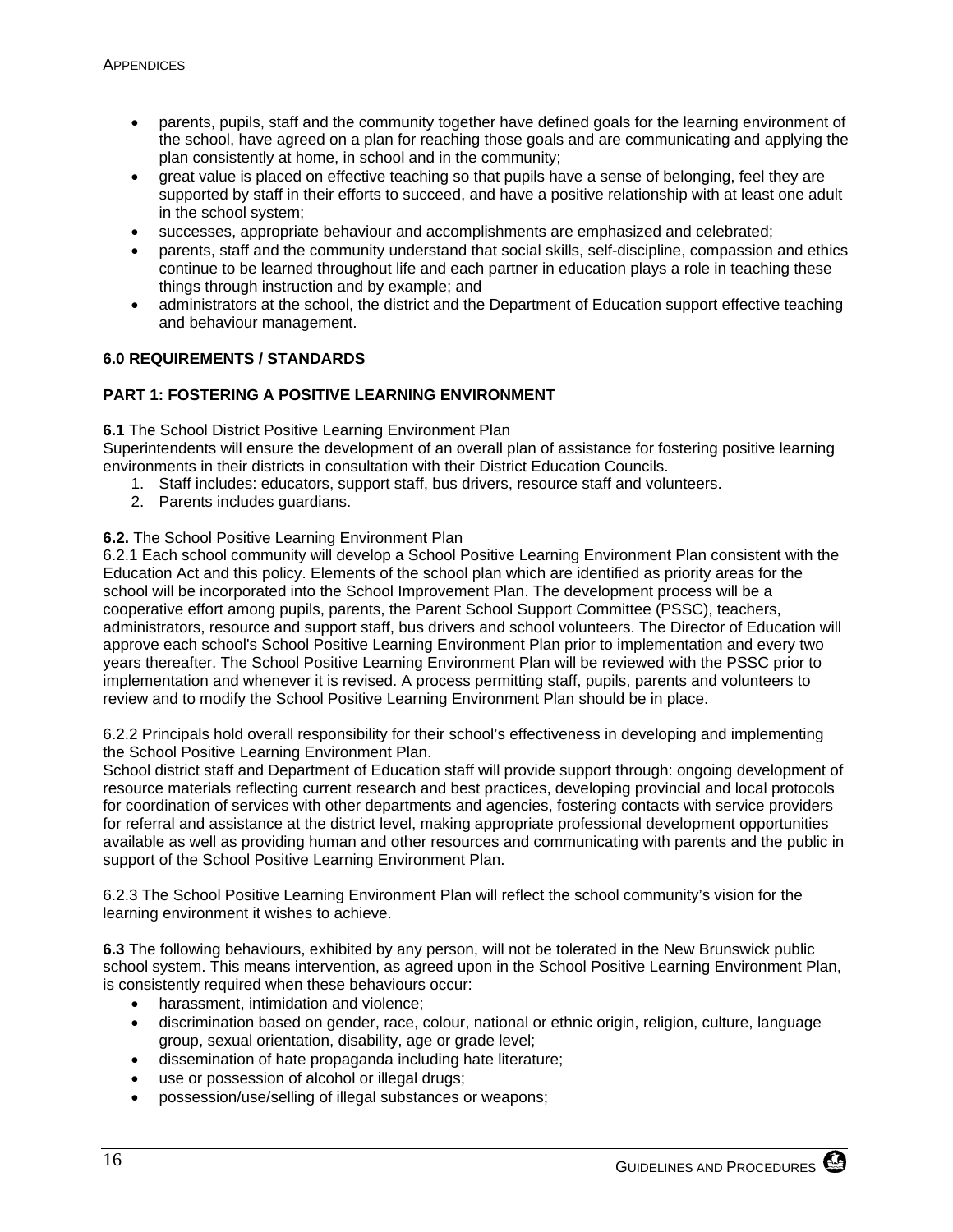- theft or intentional property damage;
- any behaviour which threatens the health or safety of any person. (e.g. arson, bomb threats and tampering with safety equipment such as fire alarms);
- accusations involving falsehood or malicious intent; and
- creating or attempting to create a disturbance, using threatening or abusive language and speaking or acting in such a way as to impair the maintenance of order and discipline on school property.

This is contrary to the Education Act and is an offence punishable under the Provincial Offences Procedure Act. Any person behaving in such a way can be removed from school grounds by staff members or those instructed to act on their behalf.

**6.4** Serious misconduct by pupils which will result in automatic penalty

6.4.1 A pupil whose conduct poses an immediate threat to the safety of others will be removed from the situation at once and will be permitted to return when safety can reasonably be assured. This may range, depending on the situation, from a brief "cool-down" period to initiation of a suspension procedure.

6.4.2 In the case where a student is intoxicated or there is potential for him/her to endanger him/herself or others, parents must be notified and the student shall not be left without appropriate adult supervision until the student is released to his/her parents or other authority.

6.4.3 The following behaviours are viewed as extreme and unacceptable in the New Brunswick public school system. They may result in immediate suspension without the normal sequence of interventions. They may also require police involvement

- possession/use/selling of weapons (A weapon is any object used, designed to be used, or intended to be used to cause injury or death, or to threaten or intimidate a person. Discipline decisions will take into account the inherent or perceived danger of the object involved.)
- possession/use/selling of illegal or dangerous substances or objects (Examples include the use of illegal drugs and alcohol, possession of drug paraphernalia and possession of explosives.)
- physical violence (The use of force or inciting others to use force to cause physical injury.)
- criminal harassment (Causing a person to fear for their safety or the safety of a person known to them by: (a) repeatedly following from place to place,

(b) repeatedly communicating directly or indirectly (e.g. by leaving notes or other indications of having been present, calling on the phone, etc.

- (c) stalking or
- (d) engaging in threatening behaviour.)
- uttering threats (Communicating intent to: cause bodily harm or death, destroy or damage property or to kill or injure an animal.)
- any other behaviour which contravenes the Criminal Code of Canada

#### **PART 2: INTERVENING IN PUPIL MISCONDUCT**

**6.5** Behaviours which pose a pervasive threat to the positive learning environment are the more minor but daily disruptions such as: defiance, refusal to work or to comply, disrespectful language and gestures, name calling, ridiculing, missing school or arriving late and physical acting-out including, in the early years, biting, hitting and kicking. Some of this behaviour may be curbed through the collaborative effort of the home, the school system and the community resulting from the development of the School Positive Learning Environment Plan. For some pupils, individual interventions will be required. When disruptive behaviour is substantial and persistent, a formal plan of intervention shall be put in place.

A very small number of pupils will not be able to comply because compliance is beyond their physical, mental or emotional capability. Disruptive behaviour of these pupils must be addressed through a formal plan of intervention or within their individual education plans.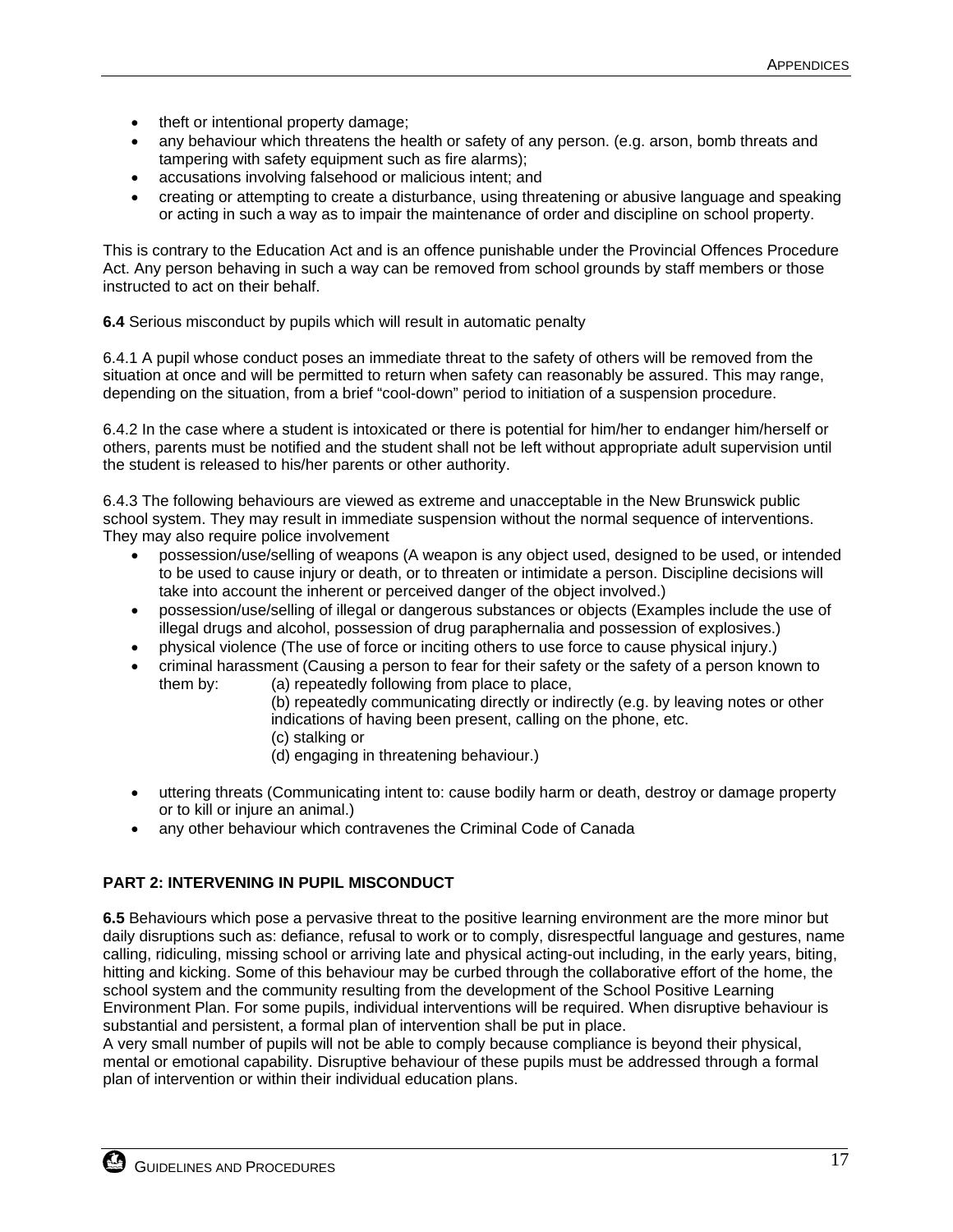When it has been determined at a case conference and approved by the superintendent or his/her designate, that all available interventions have been exhausted and that the needs of a pupil cannot be met in a regular classroom setting, alternative arrangements will be made, in keeping with school district resources. Such a case conference shall involve: the pupil, if appropriate, parents, school administrators, appropriate district staff, resource staff and other professionals involved with the provision of service to the pupil. The goal of any alternate placement will ultimately be to return the pupil to the regular classroom.

#### 6.5.1 Identification

Superintendents shall ensure school personnel are provided with adequate information, as appropriate for their responsibilities, to recognize signs that a student is in difficulty. Signs indicating that a pupil is at risk of becoming disruptive or being victimized include difficulties with: learning, communication, social skills, selfcontrol, self-esteem, bullying behaviour, and overall functioning in the school environment. In the case of pupils who are victimized, indications may include: reluctance to go to school, to attend certain classes or to be in the school yard or particular areas in the school and may also include behaviours intended to elicit disciplinary action. Exceptional ability may also require particular attention. Early identification will increase the likelihood of appropriate intervention or referral. Care must be taken, however, that identification not lead to stereotyping of pupils.

#### 6.5.2 Parental Involvement

Pupil misconduct at school requires parental involvement just as misconduct outside school hours requires parental involvement. Effectiveness of intervention is significantly influenced by parental collaboration. Parents shall be made aware of problems involving their child and be involved at the earliest stage possible in the development of an appropriate plan of action. Parents are responsible for supporting the agreed upon plan. When parental support is not given, parents must be informed of the constraints this places on the education system in providing service and the consequences for their child's progress. In extreme cases, a referral will be made to Family and Community Services. Section 31(2) of the Family Service Act states: "Where the Minister (of Family and Community Services) receives a report or information about any situation that causes him to suspect that the security or development of a child may be in danger, he shall investigate and shall take such steps as he considers necessary to protect the child." The Act considers that the security or development of a child may be in danger when: "the child is in the care of a person who is unable or unwilling to provide adequate care, supervision or control of the child" or "the child is in the care of a person who neglects or refuses to ensure that the child attends school" as well as a number of other conditions.

#### 6.5.3 Components of Discipline

The goal of discipline must be to help pupils to learn appropriate, self-regulatory, productive behaviours which will enable them, increasingly, to meet their needs and to pursue their goals.

#### **6.6**. RECORDING AND SHARING CONDUCT INFORMATION

#### 6.6.1 General

The primary purpose of maintaining pupil records is to provide support for the learning of the individual pupil. Decisions regarding the documentation and sharing of pupil conduct information must be made in this context.

#### 6.6.2 Contents of Conduct Records

Teachers and other staff, such as bus drivers, shall keep an accurate, written record of notable incidents of misconduct. The manner in which incidents are handled, subsequent interventions and progress shall also be recorded. Staff shall keep school administrators informed concerning specific and general discipline issues.

#### 6.6.3 Maintenance of Conduct Information

Records documenting pupil conduct shall be kept as long as a pupil poses a threat to him/herself or others or is receiving assistance related to the conduct. Assistance may

include: participation in programs, special services and classroom management techniques directed specifically towards the pupil.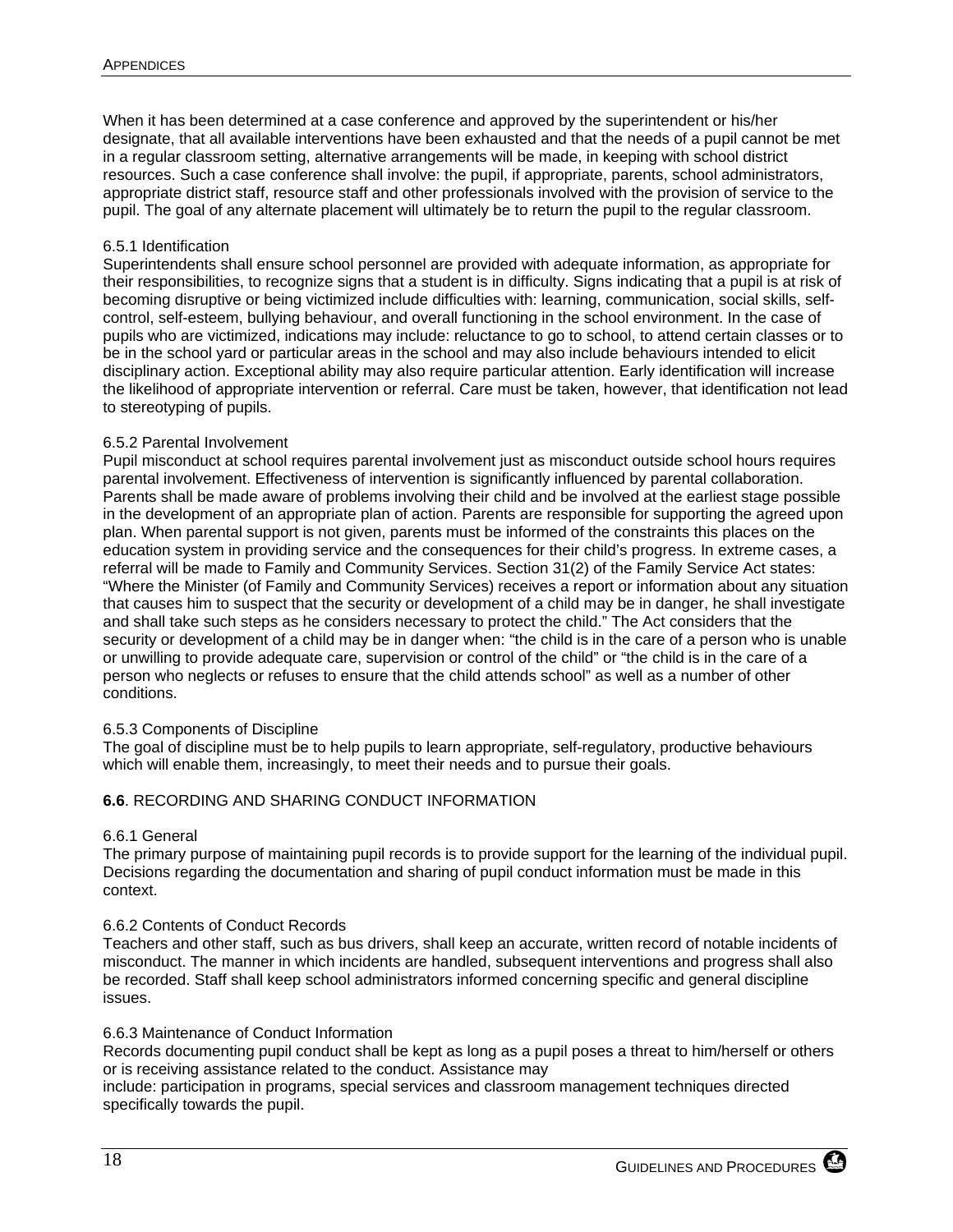Teachers shall review pupil records, including conduct records, at the end of each school year and prior to transfer to another school. At these points, any information which has not been relevant to the provision of service to a pupil for two years or more shall be destroyed.

#### 6.6.4 Sharing of Conduct Information

Information concerning assistance received by a pupil shall be provided to any person who works with the pupil to the extent required for effective delivery of this assistance.

If it is assessed that a pupil poses potential risk to him/herself, to others or to school property, the nature of this risk shall be communicated as soon as possible, on a need-to-know basis to those who work with the pupil, including bus drivers and to the administration of any school to which the pupil may transfer.

#### **7.0** GUIDELINES / RECOMMENDATIONS

Issues which are suggested for inclusion in the School Positive Learning Environment Plan are listed in Appendix A.

Components of effective discipline which reflect best practices in New Brunswick schools and are supported by current research are included in Appendix B.

#### **8.0** DISTRICT EDUCATION COUNCIL POLICY-MAKING

A District Education Council may develop policies and procedures, not inconsistent with this policy, regarding behaviour standards in schools within its jurisdiction.

#### **9.0** REFERENCES

Policy 701 - Policy for the Protection of Pupils in the Public School System from Misconduct by Adults (Pupil Protection Policy)

**10.0** CONTACTS FOR MORE INFORMATION

Department of Education – Policy and Planning Branch (506) 453-3090

Department of Education – Student Services (506) 453-2816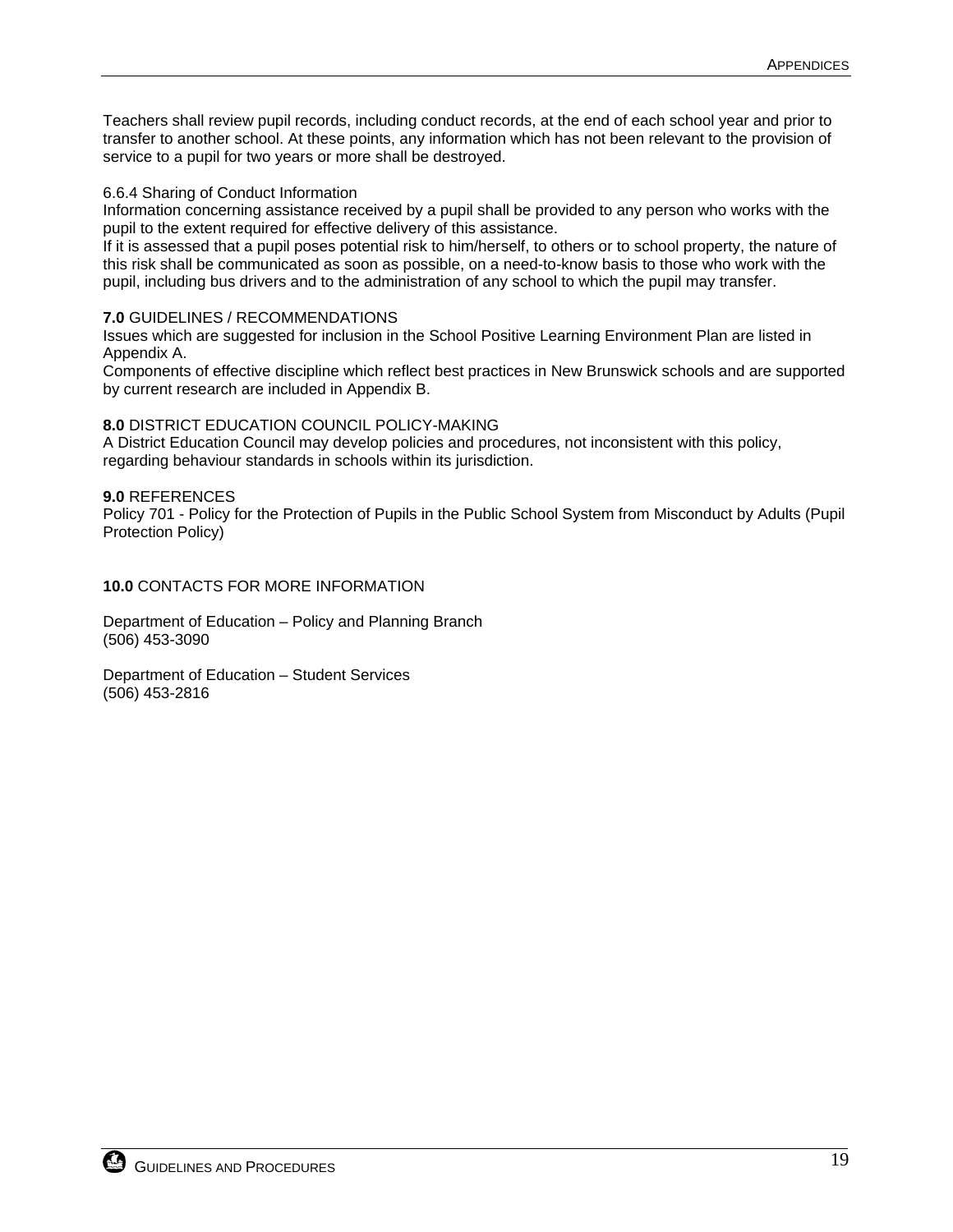## **APPENDIX D**

#### <span id="page-27-0"></span>**DEPARTMENT OF EDUCATION POLICY 701**

Policy for the Protection of Pupils Effective: September 26, 1996 Revised: September 1998, November 2004

#### **1.0 PURPOSE**

This policy is intended to:

- protect pupils from non-professional conduct by adults to which pupils may be exposed by virtue of being pupils, including physical, sexual, and emotional abuse and discrimination;
- ensure that adults in the public education system understand the magnitude of the responsibility conferred upon them when parents and communities entrust their children to the public education system; and
- eliminate non-professional conduct through the defining of acceptable standards of behaviour, prevention and effective intervention.

#### **2.0 APPLICATION**

2.1 To whom does this policy apply?

This policy protects all pupils who are registered in public schools in New Brunswick regardless of their age. This policy applies to all adults whose job or role within the public school system places them in contact with pupils. This includes, but is not limited to, all school personnel, contract and casual employees, visiting professionals, as well as student teachers and volunteers.

2.2 Under what circumstances does this policy apply?

- Whenever a pupil is the responsibility of the school system.
- When an adult affiliated with the school system abuses any child, whether the child is a pupil or not.
- When external agencies are involved and when they are not.

#### **3.0 DEFINITIONS**

Complainant in this policy refers to a person reporting non-professional conduct.

Complaint in this policy refers to any information received by any means from any named or anonymous source, either in person or recorded, which suggests that a child is being, or has

been, subjected to non-professional conduct by an adult in the school system. Concerns about inappropriate behaviour management are not treated as complaints under this policy.

Conduct categories This policy deals with behaviours that harm students and impede learning. These behaviours are grouped into two categories: abuse and misconduct, and are treated as non-professional conduct under the Education Act. Other unacceptable, but less serious behaviours are addressed in the guidelines section of this policy and are referred to under the heading of inappropriate behaviour management.

Category I: Abuse refers to behaviour of adults in the school system which has one or more of the following components:

- is counter to the position of trust conferred upon adults in the school system;
- is a breach of section 31(1) of the Family Services Act;
- is a Criminal Code offence involving children; or
- is a form of discrimination under the New Brunswick Human Rights Act or the Canadian Charter of Rights and Freedoms that is likely to have an injurious effect on students.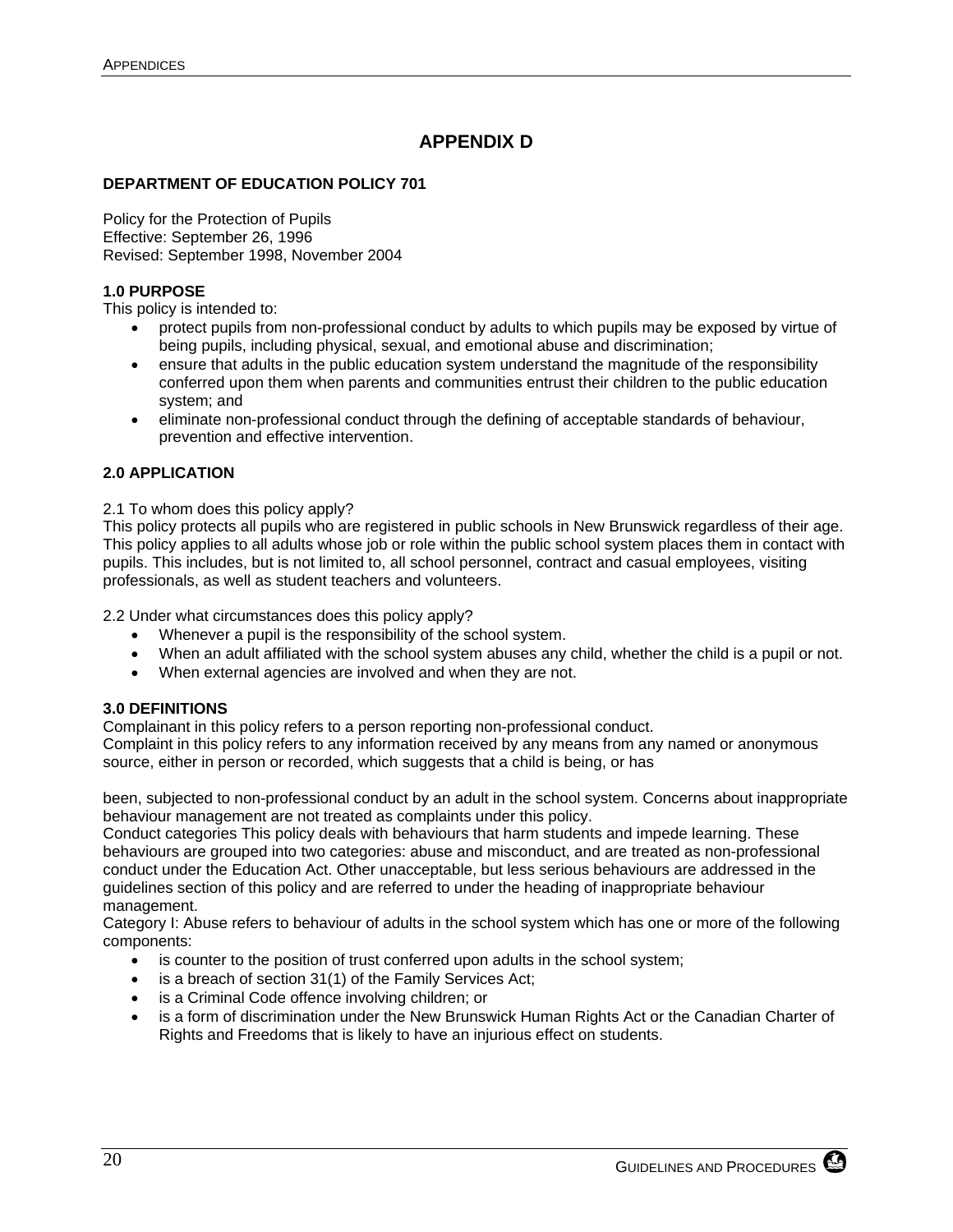Examples of Abuse

- discriminatory behaviour based on race, colour, religion, national or ethnic origin, ancestry, place of origin, age, disability, marital status, sexual orientation, sex, culture, language group, or grade level;
- behaviour of a sexual nature with pupils such as: making or accepting sexual advances or invitations, asking for a date, touching inappropriately or having a sexual relationship; and
- behaviour which is considered physical, sexual or emotional abuse or neglect of a child whether or not the child is a pupil in the public school system.

Category II: Misconduct is negative conduct towards pupils that would be judged inappropriate by professionals in the New Brunswick public education system. It is less severe than abuse but has damaging effects on the physical, mental, social or emotional well-being of pupils. These effects may or may not be intended.

Examples of Misconduct

- attempting to pursue, isolate or see pupils individually without valid reason;
- behaviour which may not necessarily be directed at anyone in particular but creates a hostile or offensive atmosphere;
- behaviour which would objectively be considered offensive or insulting, exceeding reasonable limits of discipline and has remained unremedied after normal intervention by supervisors. This includes: comments, conduct or displays which demean, belittle, or cause unfair disadvantage;
- staring, perceivable to an observer, at genitals, breasts or buttocks; and
- making sexual gestures or inappropriate comments or jokes.

Examples of Appropriate Behaviour

- normal work or achievement evaluations and disciplinary measures taken for valid reasons which are consistent with the Education Act;
- physical force or restraint not exceeding that required for the protection of an orderly learning environment, personal safety, the protection of others, or the protection of school property;
- compliments which respect an individual's dignity;
- patting the back, holding the hand, or hugging to comfort a pupil as appropriate to the situation and the physical or developmental age of the child; and
- assisting with toileting or personal care to the extent that a pupil is not able to perform these tasks without assistance.

False accusation means a complaint under this policy which the complainant knew to be untrue. This differs from an unsubstantiated complaint in that unsubstantiated complaints are made in good faith but insufficient evidence exists to either prove or disprove the veracity of the complaint. Unfounded complaints are those where the evidence demonstrates that the respondent is not guilty of a Policy 701 infraction.

Non-professional conduct is defined in section 31.1 of the Education Act as: "conduct having or likely to have an injurious effect on the physical, mental, social or emotional well-being of a pupil, or any other person under the age of 19 years".

Respondent refers to the person or persons against whom allegations are made under this policy.

School personnel refers to the superintendent, director of education and other administrative and supervisory personnel; school bus drivers; building maintenance personnel including custodians; secretaries and clerks; teachers; persons other than teachers engaged to assist in the delivery of programs and services to students; and other persons engaged in support areas such as social services, health services, psychology and guidance. For the purposes of this policy, school personnel includes any adult whose job or role within the public school system places him/her in contact with pupils.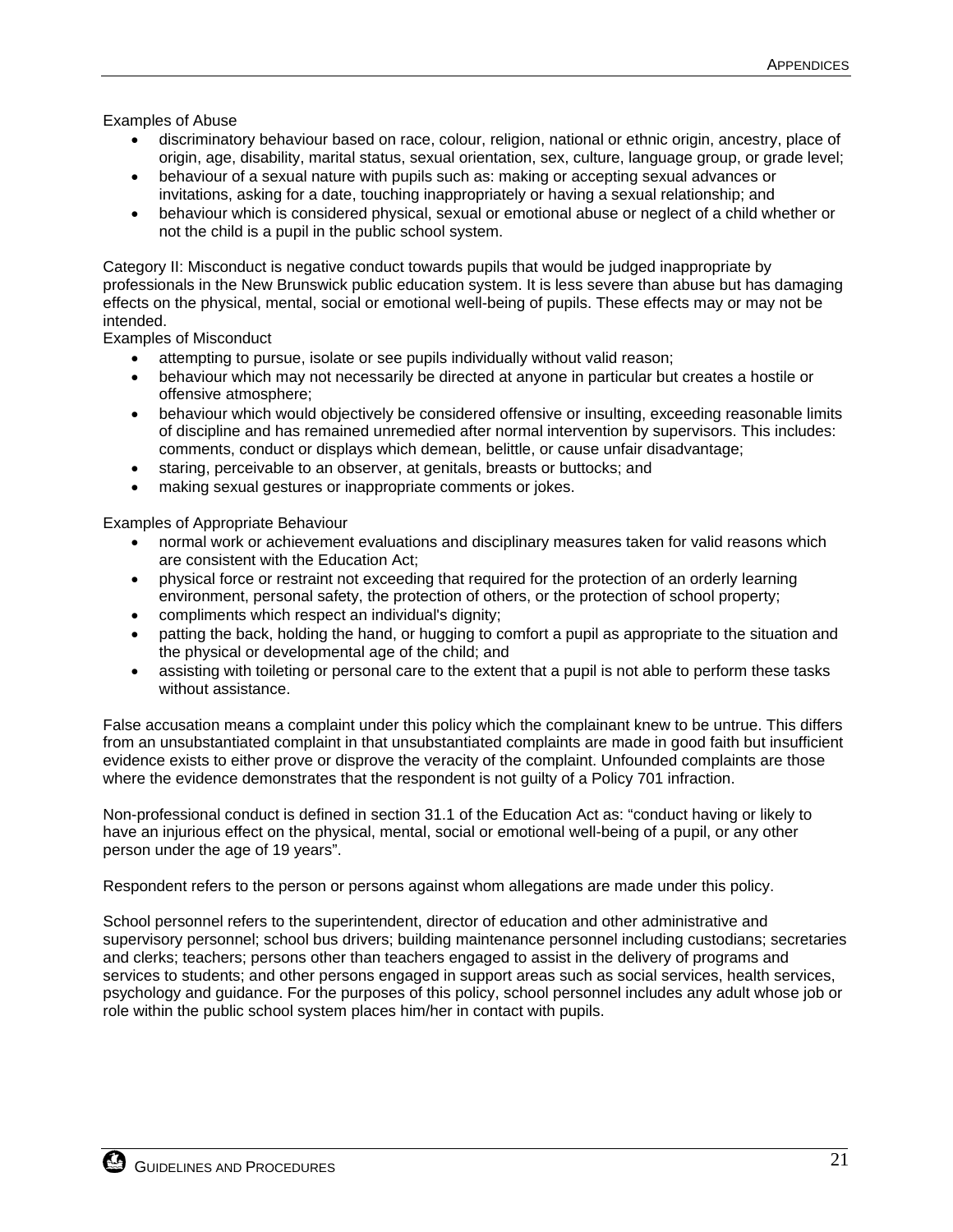#### **4.0 GOALS / PRINCIPLES**

4.1 The Department of Education is committed to providing learning environments that are safe, orderly, inviting, and conducive to the pursuit of excellence. Adults in the public education system are essential to achieving this through the modeling of appropriate behaviour and through the care that they provide to pupils.

4.2 Because of the position of trust held by adults in the public education system, a student cannot give consent, in the full meaning of the word, to being the target of non-professional conduct. Failure by a student to report, or attempt to stop non-professional conduct directed at him/her, cannot be taken as justification for non-professional conduct. Moreover, ignorance of acceptable conduct will not be considered an excuse for non-professional conduct.

4.3 Education is the most basic prevention. Abusive behaviour must be treated as destructive, seriously affecting individuals and the school system as a whole.

#### **5.0 REQUIREMENTS / STANDARDS**

#### 5.1 PREVENTION

#### 5.1.1 Screening Practices

5.1.1.1 Superintendents shall ensure screening procedures, appropriate to a person's role vis-à-vis students, are carried out for all persons who act on the superintendent's behalf in the school system, including volunteers.

5.1.1.2 Any previous incident that would be classified as non-professional conduct must be evaluated in relation to the requirements of the position.

5.1.1.3 No person shall be considered for duty in the New Brunswick public school system if:

- pending or past disciplinary actions by previous employers or supervisors call into question the individual's suitability for being in contact with pupils;
- there are previous convictions for violent crimes or crimes against children; or
- there are previous charges related to violent crimes or crimes against children which did not result in conviction solely as a result of technical reasons stated in the court decision.

#### 5.1.2 References

 A person whose conduct has resulted in disciplinary action under this policy, to the extent of suspension or stronger measures, who requests a letter of reference, must be informed that the disciplinary action will be indicated in the letter of reference. The same applies to ongoing investigations that, on the balance of probabilities will result in suspension or stronger action.

Knowingly issuing a reference that is incomplete or dishonest is a violation of this policy.

#### 5.2 RESPONSIBILITIES

Disagreements over student evaluations, student awards, student placement decisions and normal disciplinary action, including exclusion from co-curricular and extra-curricular activities for cause, do not fall within the scope of this policy and must be addressed with school and district personnel.

#### 5.2.1 The superintendent shall ensure that:

 ???adults whose job or role within the public school system place them in contact with pupils are familiar with and adhere to Policy 701 and the Child Victims of Abuse and Neglect Protocols.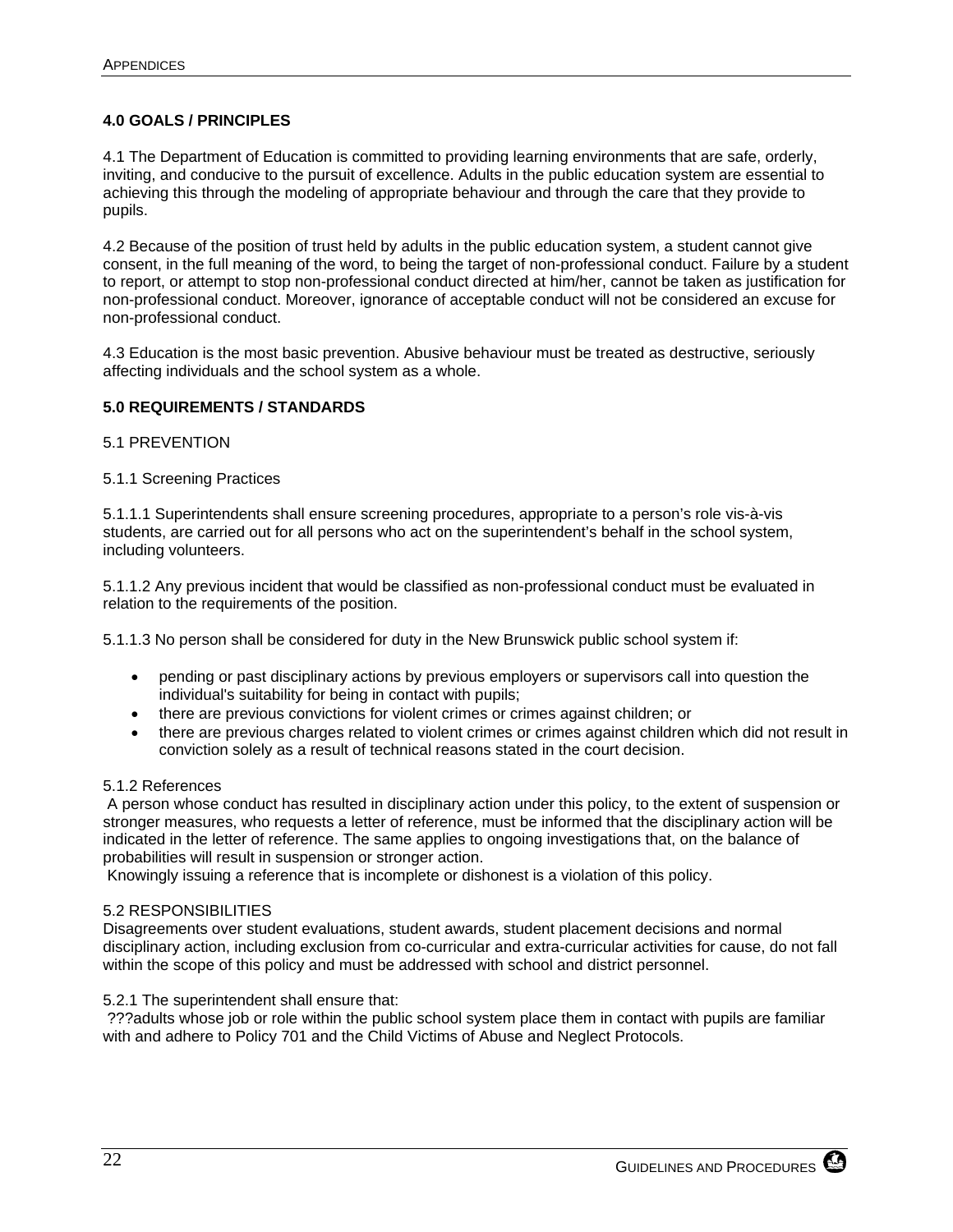5.2.2 The school principal shall ensure that:

- staff, students and all persons acting within or for the school are informed about the ethical obligation to report non-professional conduct, as well as the legal obligation to report under section 31.1 of the Education Act and subsection 30(1) of the Family Services Act as described in the Child Victims of Abuse and Neglect Protocols;
- staff, pupils, parents and all persons acting within or for the school are informed about the gravity of making false accusations and the ethical obligation to report cases of false accusation;
- all persons involved in a case are informed of the need to keep the information pertaining to the case confidential; and
- all complaints of abuse and misconduct received at the school level are recorded on a Policy 701 Complaint Summary Form (included in Appendix A) and forwarded to the superintendent.

#### 5.3 THE COMPLAINT INVESTIGATION PROCESS:

CATEGORIES I & II - COMPLAINTS CONCERNING ABUSE AND MISCONDUCT RECEIVED AT THE SCHOOL LEVEL

5.3.1 Step 1: Receiving a Complaint

A complaint may be made by any person.

The principal or designate, the superintendent or designate and Director of Human Resources of the Department of Education or designate shall ensure that each complaint received at their respective level in the public education system is pursued in accordance with this policy and a Policy 701 Complaint Summary Form (Appendix A) is duly completed. The Policy 701 Complaint Summary Form (Appendix A) should be signed by the complainant whenever possible.

When the principal is named as respondent, complaints shall be directed to the superintendent.

Complaints received anonymously shall be acted upon to the extent possible given the amount of information provided. This is consistent with the application of subsection 30(1) of the Family Services Act.

If a situation is reportable under section 30(1) of the Family Services Act, the first member of the school personnel who is made aware of the complaint shall notify Child Protection Services personally or verify with Child Protection Services that a report was received. The police shall be notified whenever school personnel believe criminal activity may be involved.

In addition, under section 31.1 of the Education Act, all school personnel who have reasonable grounds to believe that any member of the school personnel has engaged in non-professional conduct shall report to the superintendent.

#### 5.3.2 Step 2: Initial Assessment of a Complaint

The principal shall refer all complaints made under this policy concerning non-professional conduct to the superintendent's office. The superintendent will make an initial assessment of the complaint and will redirect those which fall outside of the scope of this policy to the principal for resolution.

5.3.3 Step 3: Superintendent's Decision to Pursue an Investigation

The superintendent shall:

- determine the type and seriousness of the complaint and determine whether an investigation is necessary;
- assign an investigator/investigation team as quickly as possible, when required;
- verify that complaints under section 30 of the Family Services Act have been reported to Child Protection Services;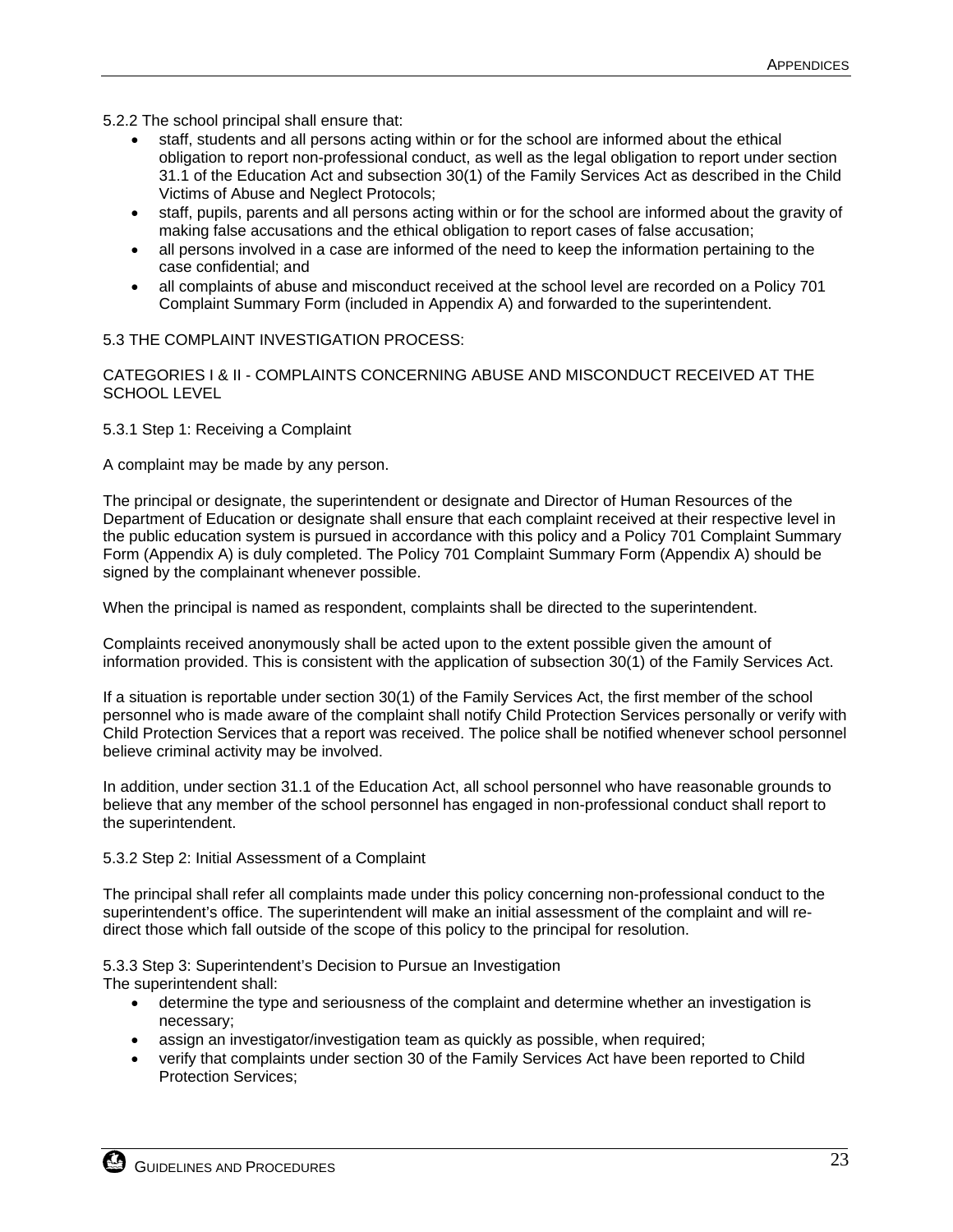- proceed with appropriate action as required by the situation and which may include invoking the normal disciplinary procedure; and
- immediately advise the Director of Human Resources of the Department of Education in writing when the superintendent has decided to launch an investigation.

#### 5.3.4 Step 4: The Respondent's Rights

The respondent shall be informed of the complaint at a face-to-face meeting in the workplace as soon as possible. He/she shall also be provided with a written statement of allegations at that time or as soon as possible thereafter, unless school personnel are otherwise directed by the police or Child Protection Services. In the latter case, the respondent shall be advised that an investigation has been launched and that further information will be provided by the police or Child Protection Services, as the case may be. The respondent shall be informed at the latest when an investigation is launched under this policy.

The superintendent shall keep the respondent informed of the progress of the investigation.

Prior to the conclusion of the investigation, the respondent shall be afforded an opportunity to respond to the allegations. Every effort will be made to keep the complainant's/pupil's identity confidential. However, in order to adequately address a situation, it may be necessary to release the complainant's/pupil's name to investigators and possibly to the respondent. The complainant's/pupil's identity will not be disclosed when this would foreseeably place the complainant/pupil at risk of harm.

The respondent shall also be informed of his/her right to be accompanied, at any point in the investigation process, by a person of the respondent's choosing, or to have union representation where applicable. Regardless of the involvement of external agencies, the superintendent shall ensure investigations are concluded in a timely manner. Internal investigations should normally be concluded within three months, taking particular circumstances into account. Where external agencies are involved, the investigation team shall conduct a joint investigation with the external agencies and/or make use of information obtained by external agencies, to the extent possible.

#### 5.3.5 Step 5: The Investigation Report

At the conclusion of the investigation, the investigation team shall provide a written report to the superintendent. This report shall describe the investigative procedure used, describe the events in detail, and state whether the complaint was founded, unfounded, unsubstantiated or false. This report will include the names of the complainant, if available, and the respondent.

#### 5.3.6 Step 6: Meeting with the Respondent

When disciplinary measures are contemplated, the respondent will be given the opportunity to meet with the superintendent or designate. At the respondent's discretion, he/she may be accompanied by a union representative, if applicable. The respondent will have the opportunity to respond to the findings of the investigation.

#### 5.3.7 Step 7: Communicating the Outcome of an Investigation

The superintendent shall forward the report and his/her recommendations regarding the disposition of the case to the Director of Human Resources of the Department of Education. In cases where there is to be a resignation or any disciplinary action related to non-professional conduct, this action is subject to approval by the Minister.

The pupil alleged to have been subject to non-professional conduct, his/her parents (if appropriate) and the complainant, where applicable, shall be informed in writing of the following:

- whether the complaint was determined to be founded, unfounded, unsubstantiated or false;
- any action to be taken that pertains to the student, for example, any accommodation that is to be introduced for the benefit of the student; and
- the ethical obligation to keep confidential the information shared.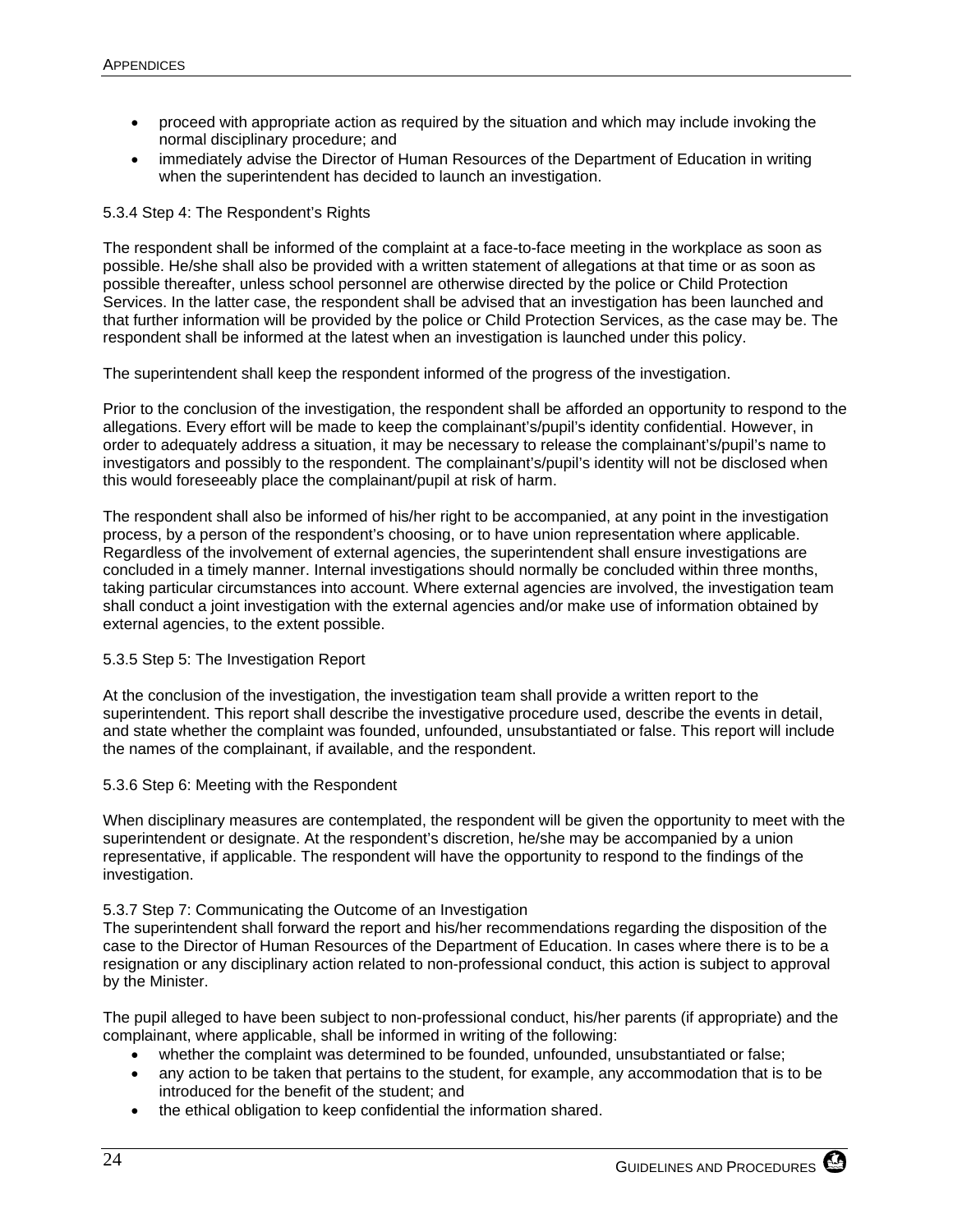The respondent shall be notified in writing of the disposition of the complaint and any disciplinary action that is to be noted in the employee file, where applicable.

The information provided to all parties must respect the confidential nature of such cases and the protection provided by sub-section 31.1(9) of the Education Act which prohibits revealing the names of school personnel and professional persons who have reported reasonable belief of non-professional conduct.

#### 5.3.8 Step 8: Support for Victims

The superintendent shall address counselling support during the period of the investigation and after resolution of the situation for the complainant, other pupils who may have been traumatized and/or the respondent in the case of false allegation.

#### 5.4 SPECIAL CIRCUMSTANCES

#### 5.4.1 Complaint received at the School District Office

The school district office shall be the point of contact in dealing with complaints against school personnel who are supervised by district office staff and complaints against school principals. Section 5.3 will be followed as appropriate.

#### 5.4.2 Complaint received at the Department of Education

Complaints received at the Department of Education, shall be referred to the Human Resources Branch which shall ensure the superintendent is notified. Section 5.3 will be followed by the superintendent, as appropriate.

#### 5.4.3 Respondent no longer active in the school system or dated complaints

This section refers to situations where the ability to investigate is limited due to a significant lapse of time or the inability to obtain information from the respondent. In such cases, the superintendent shall consult with Child Protection Services when applicable. If it is likely that the incident involved a breach of the Criminal Code in effect at the time, the incident should be referred to the police. As with any other case involving nonprofessional conduct, the superintendent shall report dated complaints to the Director of Human Resources of the Department of Education.

#### 5.4.4 Non-professional conduct external to the school system

Any member of the school personnel who has reasonable grounds to believe that any adult who is in contact with pupils in the public school system has been charged with any violent crime or crime against a child, or who has otherwise engaged in non-professional conduct, shall immediately inform the superintendent of the school district in which the person is active. The superintendent shall inform the Director of Human Resources of the Department of Education.

5.4.5 Non-professional conduct reported by a professional who is not a member of the school personnel

As per sub-section 31.1(5) of the Education Act, any professional who is not a member of the school personnel shall immediately report to the Minister of Education, the name of any member of the school personnel who he or she has reasonable grounds to believe has engaged in non-professional conduct. Such reports are to be made to the Director of Human Resources of the Department of Education.

#### 5.5 RECORD-KEEPING

#### 5.5.1 At the School:

Documentation pertaining to any complaint under Policy 701 will be accessible to the principal and his/her designate only. Any other release of information will be done through the superintendent's office. The original Policy 701 Complaint Summary Form (Appendix A) completed at the school, shall be maintained in a confidential file at the school until notification of the final outcome of the complaint is received from the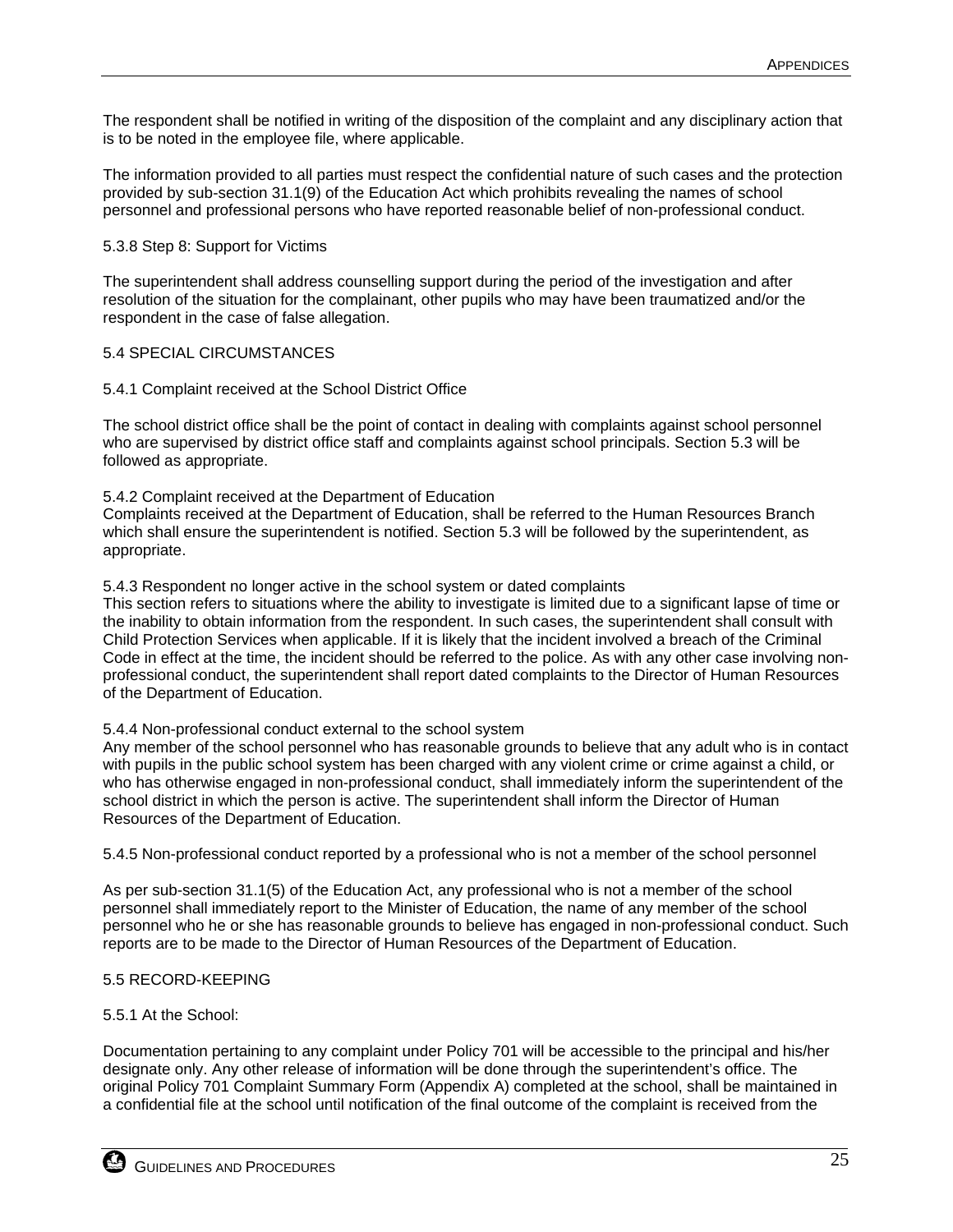superintendent's office. At that time, all documentation pertaining to the complaint shall be forwarded to the superintendent's office and none maintained at the school.

5.5.2 At the School District Office:

A copy of every Policy 701 Complaint Summary (Appendix A), investigation report and all other supporting documentation shall be maintained in a confidential file by the Human Resource section at the school district office. Access to these files shall be limited to the superintendent and his/her designate(s). Disciplinary actions shall be maintained in the employee file as per subsection 31.1(13) of the Education Act.

5.5.3 At the Human Resources Office of the Department of Education:

A copy of every Policy 701 Complaint Summary (Appendix A), investigation report and all other supporting documentation pertaining to non-professional conduct forwarded to the Director of Human Resources shall be maintained in a confidential file regardless of the outcome of the investigation. This includes records of complaints against persons who are not members of the school personnel and complaints determined to be false allegations. Access to this file is restricted to the Director of Human Resources and his/her designate(s).

#### 5.6 DISCIPLINARY ACTION

Judgments concerning the acceptability or classification of a behaviour shall not rest with any one individual but shall be weighed in the light of accepted professional standards.

Disciplinary action will reflect the seriousness of the non-professional conduct and shall take any relevant previous discipline into account. In all instances where an employee has a sexual relationship with a pupil, or sexually abuses a pupil, this shall be cause for dismissal of the employee.

#### 5.6.1 False Accusations

The superintendent shall take action in every case of proven false accusation.

A complaint under this policy that involves falsehood or malicious intent or is otherwise made in bad faith, as determined by the investigation, shall be subject to appropriate disciplinary action up to and including suspension in the case of pupils, dismissal of employees or banning from school premises and possible legal action in the case of parents and volunteers. Disciplinary action taken by the school system does not preclude the respondent from pursuing civil action.

#### 6.0 GUIDELINES / RECOMMENDATIONS

NOTE: This section provides guidance for addressing conduct which is undesirable but is not reportable as an infraction under Policy 701.

#### 6.1 GUIDELINES FOR ADDRESSING INAPPROPRIATE BEHAVIOUR MANAGEMENT

Inappropriate Behaviour Management refers to an approach to dealing with pupils that is counterproductive to learning and/or maintaining a positive learning environment in the school, as defined in Policy 703 – Positive Learning Environment. It reflects poor judgment or limited behaviour management skills. It is not abuse or misconduct as defined by this policy. It must be treated by supervisors as any personnel issue which requires supervision.

Examples of Inappropriate Behaviour Management

- personal attacks on pupils' characters rather than dealing with their behaviour;
- continuous use of sarcasm;
- undue, non-constructive criticism in dealing with pupils; and
- habitual uncontrolled temper.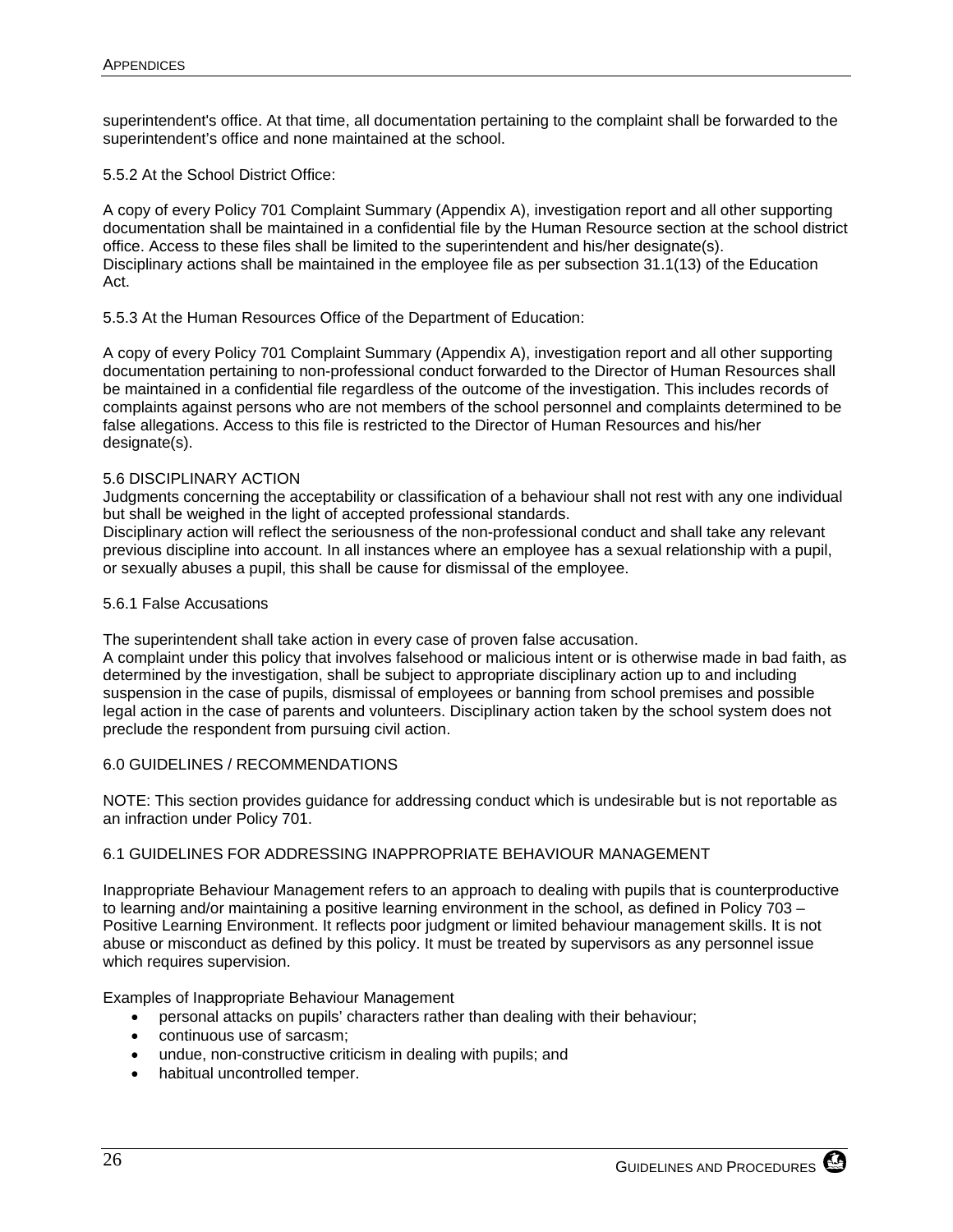#### 6.1.1 Responsibilities of the Superintendent

The supervisor of the person against whom such a complaint is lodged is accountable for ensuring it is appropriately identified, monitored, resolved and documented. Reporting criteria will be determined by superintendents. In addition, it is the supervisor's role to be aware of potential areas of weakness and act proactively, ensuring inappropriate behaviour management is addressed. Additional training and monitoring may be required to assist the employee in improving interpersonal or management skills.

#### 6.1.2 Responsibilities of the Principal

Once the principal has determined that an action falls into the realm of inappropriate behaviour management, the principal will:

- inquire as to whether the complaint was directed to the person(s) involved and encourage this to be done;
- attempt to establish communication among parents, staff and pupils involved to resolve the issue at the school level if possible; and
- to guide, monitor (and inform the superintendent if necessary) when inappropriate behaviour management is identified.

#### 6.1.3 Reporting Procedures

Step 1: Complaints involving inappropriate behaviour management must be dealt with initially at the school level. Persons having a complaint which does not involve abuse or misconduct are encouraged to communicate their concerns directly to those involved. If the outcome is unsatisfactory, the complaint should be directed to the principal or vice-principal.

Step 2: Situations that are not satisfactorily resolved at the school level may be forwarded to the superintendent by the complainant or school administrators. However, prior to intervening in such situations, district staff shall request that complaints are brought to the attention of the school administration. Likewise, Department of Education staff receiving such complaints shall verify that school and district staff have been involved in the complaint process.

Documentation of complaints of inappropriate behaviour management should follow normal human resources practices.

#### **7.0** DISTRICT EDUCATION COUNCIL POLICY-MAKING

District Education Councils may establish policy, within the parameters of this policy and the Education Act.

#### **8.0** LEGAL AUTHORITY

Education Act

6(a) The Minister shall establish educational goals and standards and service goals and standards

Mandatory reporting of non-professional conduct

#### 31.1(1) In this section

"administrative proceedings" includes hearings before an adjudicator under the Public Service Labour Relations Act and hearings before the Appeal Board;

"professional person" means a professional person as defined in subsection 30(10) of the Family Services Act.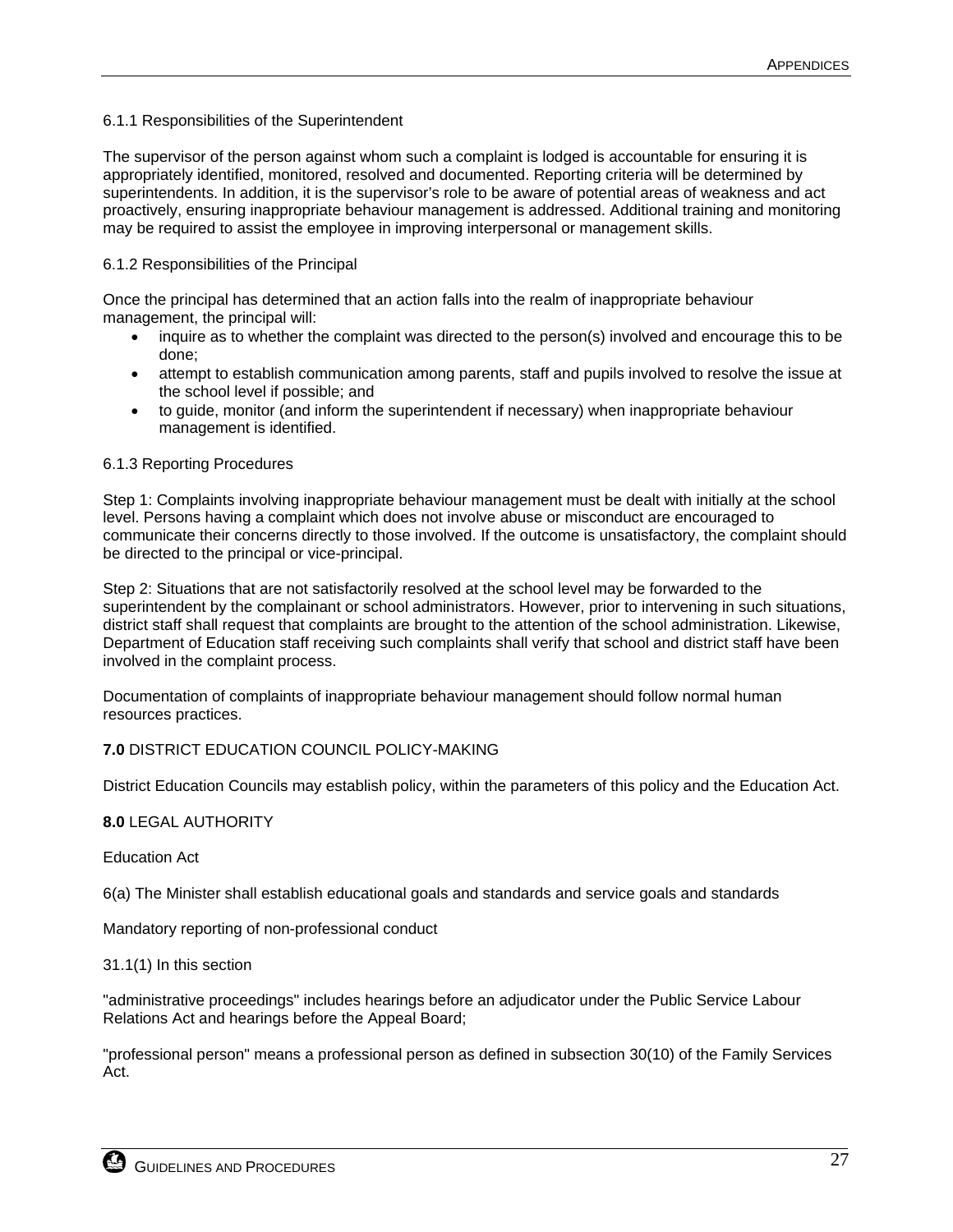31.1(3) A superintendent shall report to the Minister the name of any teacher or other member of the school personnel who

 (a) has been convicted of an indictable offence under the Criminal Code (Canada), (b) in the case of a teacher, the superintendent has reasonable grounds to believe has committed an act which may be grounds for the suspension or revocation of the teacher's certificate, or (c) is investigated, is disciplined or resigns because of non-professional conduct or alleged nonprofessional conduct.

31.1(4) A member of the school personnel shall immediately report to the superintendent concerned the name of any member of the school personnel who he or she has reasonable grounds to believe has engaged in non-professional conduct.

31.1(5) A professional person who is not a member of the school personnel shall immediately report to the Minister the name of any member of the school personnel who he or she has reasonable grounds to believe has engaged in non-professional conduct.

31.1(6) This section applies notwithstanding that the person has acquired the information through the discharge of his or her duties or within a confidential relationship.

31.1(7) A person who fails to comply with subsection (3), (4) or (5) commits an offence punishable under Part II of the Provincial Offences Procedure Act as a category F offence.

31.1(8) No action lies for damages or otherwise against a person in relation to anything done or purported to be done in good faith, or in relation to anything omitted to be done in good faith, in the execution or intended execution of the duty to report under this section.

31.1(9) Except in the course of judicial or administrative proceedings, no person shall reveal the identity of a person who has given information under this section without that person's written consent.

31.1(10) A person who violates subsection (9) commits an offence punishable under Part II of the Provincial Offences Procedure Act as a category H offence.

31.1(11) Any agreement respecting a resignation of a member of the school personnel in relation to nonprofessional conduct or any disciplinary action to be taken against a member of the school personnel in relation to non-professional conduct is subject to the prior approval of the Minister.

31.1(12) The Minister may take such action as the Minister considers appropriate if, in the opinion of the Minister, a matter reported to the Minister under this section

(a) has been inadequately investigated, or

(b) may result in an inappropriate agreement respecting a resignation of a member of the school personnel or in inappropriate disciplinary action against a member of the school personnel.

31.1(13) Notwithstanding any provision in any collective agreement under the Public Service Labour Relations Act, any information maintained in the file of a member of the school personnel with respect to a resignation or a disciplinary action taken in relation to non-professional conduct shall not be removed. Family Services Act

30(1) Any person who has information causing him/her to suspect that a child has been abandoned, deserted, physically or emotionally neglected, physically or sexually ill-treated or otherwise abused shall inform the Minister (of Family and Community Services; read Child Protection Services) of the situation without delay.

30(3) A professional person who acquires information in the discharge of the professional person's